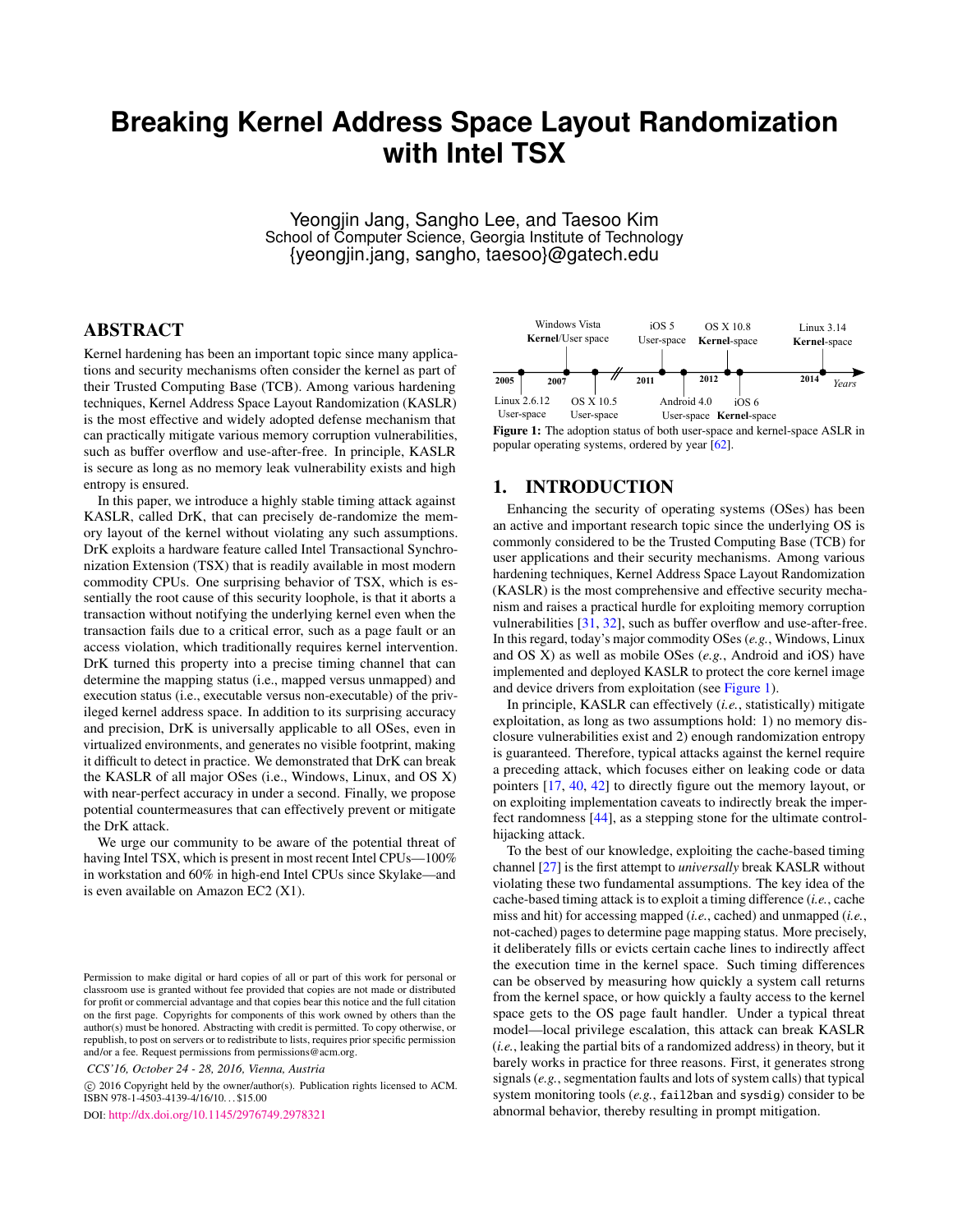<span id="page-1-0"></span>

| <b>Grade/Generation</b>                                     | <b>Skylake</b>                                         | <b>Broadwell</b>                                          | <b>Haswell</b>                                         |  |  |
|-------------------------------------------------------------|--------------------------------------------------------|-----------------------------------------------------------|--------------------------------------------------------|--|--|
| Server/Workstation<br>High-end Consumer<br>Low-end Consumer | 17/17 (100.0%)<br>$23/38$ (60.1%)<br>$4/32$ $(12.5\%)$ | 19/19 (100.0%)<br>$11/22$ $(50.0\%)$<br>$2/16$ $(12.5\%)$ | 37/85 (43.5%)<br>$2/92$ $(2.2\%)$<br>$(0.0\%)$<br>0/79 |  |  |

Table 1: Commodity Intel CPUs supporting TSX, varying CPU grades and generations (February 2016). Server CPUs include Xeon and Pentium D server, high-end consumer CPUs include i5 and i7, and low-end consumer CPUs include i3, m, and others. All recent CPUs for server/workstation and more than half of high-end consumer CPUs support TSX [\[28\]](#page-11-2).

Second, it requires a large page (2 MB) to accurately locate the virtual address regions to intentionally generate cache conflicts to the targeted physical pages, which unfortunately requires higher privileges than a normal user in most commodity OSes: hugetlbfs in Linux [\[57\]](#page-12-6), and SeLockMemoryPrivilege in Windows [\[13,](#page-11-3) [63\]](#page-12-7).

Lastly, the attack is neither accurate (*i.e.*, reversely mapping a conflicted cache line to its preimage set) nor fast enough (*e.g.*, their double page fault attack took 17.3–72.9 s to probe the entire kernel space of 32-bit Windows 7 in a carefully controlled environment) for practical use. In fact, these practical hurdles are the essential foundation of currently proposed software-based mitigation schemes [\[27\]](#page-11-1).

In this paper, we introduce a highly stable timing attack against KASLR, called DrK ([dɪræk] De-Randomize Kernel address space), which is similar in spirit to the previous universal attack [\[27\]](#page-11-1), but with higher accuracy and better performance. To break KASLR in an OS-agnostic way, DrK exploits a timing side-channel in a new hardware feature, called Intel Transactional Synchronization Extension (Intel TSX), that is widely deployed in modern Intel CPUs—in our survey, 100% of CPUs for server/workstation and 60% in highend computers since Skylake have Intel TSX (see [Table 1\)](#page-1-0). Our attack has higher precision (*e.g.*, executable bits of pages), higher accuracy (*e.g.*, near-prefect de-randomization of memory layout), and is faster (*e.g.*, under a second) than the state-of-the-art cachebased attack. More importantly, DrK does not generate distinctive footprints that look abnormal to system monitoring tools, and is universally applicable to all OSes, even under a virtualized environment (*e.g.*, Amazon EC2).

The key idea of DrK is to exploit an unusual behavior of TSX in handling erroneous situations inside a transaction. When a transaction aborts (typically due to read or write conflicts), the CPU directly invokes an abort handler (specified by a user) to resolve it without interrupting the underlying OS. However, even when an unrecoverable error happens inside a transaction (*e.g.*, an access violation or a page fault), the CPU similarly aborts the transaction without informing the underlying OS, although these errors traditionally require the intervention of the underlying OS.

In DrK, we turned this property into a better timing channel, enabling us to precisely determine the mapping status (*i.e.*, mapped versus unmapped) and executable status (*i.e.*, executable versus non-executable) of the privileged address space, by intentionally generating an access violation inside a transaction (*e.g.*, accessing or jumping into kernel address regions).

In this paper, we make three significant contributions:

- A practical attack. We demonstrate that DrK can break the KASLR of popular OSes, including the latest Windows, Linux and OS X, with near-perfect accuracy and high precision with sub-second execution time.
- Analysis. We provide an in-depth analysis of the DrK attack with our hypothesis and experiment designs. We show our results in three major OSes to understand the root cause (*i.e.*, CPU internal architecture) of the timing differences.
- Countermeasures. Although we believe it could be hard to have a practical software-based mitigation, we propose

several countermeasures that can effectively prevent a DrK attack.

The remainder of this paper is organized as follows. [§2](#page-1-1) introduces KASLR and Intel TSX. [§3](#page-2-0) explains how our attack works. [§4](#page-3-0) shows our evaluation results. [§5](#page-7-0) provides an in-depth analysis of DrK to understand the hardware characteristics. [§6](#page-9-0) proposes possible countermeasures. [§7](#page-9-1) discusses the limitations of DrK. [§8](#page-10-0) compares it with other projects, and [§9](#page-10-1) concludes this paper.

#### <span id="page-1-1"></span>2. BACKGROUND

In this section, we provide a technical overview of KASLR and Intel TSX as a basis for understanding the technical details of the DrK attack.

## 2.1 Kernel ASLR

ASLR is a comprehensive and popular defense mechanism that mitigates memory corruption attacks in a probabilistic manner. To exploit a memory corruption vulnerability, such as use-after-free, attackers need to figure out the memory layout of a target process or the system ahead of time. ASLR mitigates such attacks by incorporating a non-deterministic behavior in laying out the program's or system's address space. More specifically, whenever a program is loaded or a system is booted, the ASLR mechanism randomizes their address spaces, including code and data pages.

Since ASLR is highly effective in practice, most real exploits first have to bypass ASLR (or KASLR) before attempting to launch a real control-hijacking attack, such as return-oriented programming (ROP). For example, most web browser exploits demonstrated in the latest Pwn2Own competition [\[41,](#page-12-8) [43\]](#page-12-9) include one or more information leak vulnerabilities to bypass KASLR, thereby escaping a user-level sandbox. For this reason, all major commodity OSes, including Windows, Linux, and OS X, as well as mobile OSes, including Android and iOS, have deployed ASLR in user space and recently applied it to kernel space.

Adoption. [Figure 1](#page-0-0) shows the timeline of the ASLR deployment in popular OSes. Microsoft started supporting KASLR in Windows Vista (2007) and Apple started its support with iOS 5 and OS X 10.8 (2012). Linux has provided KASLR as an option (*i.e.*, CONFIG\_RANDOMIZE\_BASE=y) since kernel version 3.14 (2014) and, recently, popular distributions (*e.g.*, Ubuntu 15.04) have enabled KASLR by default.

Implementation. [Table 2](#page-2-1) summarizes how 64-bit commodity OSes implement KASLR for kernel text and modules in terms of entropy (*i.e.*, amount of randomness) and granularity (*i.e.*, unit of randomization). The entropy of KASLR is determined by the kernel address range (*e.g.*, 1 GB–16 GB) and the size of alignment, which is usually a multiple of the page size (*e.g.*, 4 KB–16 MB) for better performance and memory utilization. For example, Linux's kernel address range is 1 GB (30 bits) and its alignment size for kernel text is 16 MB (24 bits), so that its KASLR entropy is only 6 bits (*i.e.*, 64 slots for the location). In contrast, Windows 10's kernel address range is 16 GB (34 bits) and its alignment size for kernel text is 2 MB (21 bits), so that its KASLR entropy is 13 bits (*i.e.*, 8,192 slots for the location). Thus, a set of all possible randomized base addresses is

{base\_address  $+ s \times \text{align\_size} : 0 \leq s < \# slots$  }.

# <span id="page-1-2"></span>2.2 Intel TSX

In this section, we explain the basic concept of Intel TSX to help understand the DrK attack. Intel TSX is Intel's implementation of hardware transactional memory (HTM) [\[23,](#page-11-4) [36,](#page-12-10) [37,](#page-12-11) [58,](#page-12-12) [61\]](#page-12-13). HTM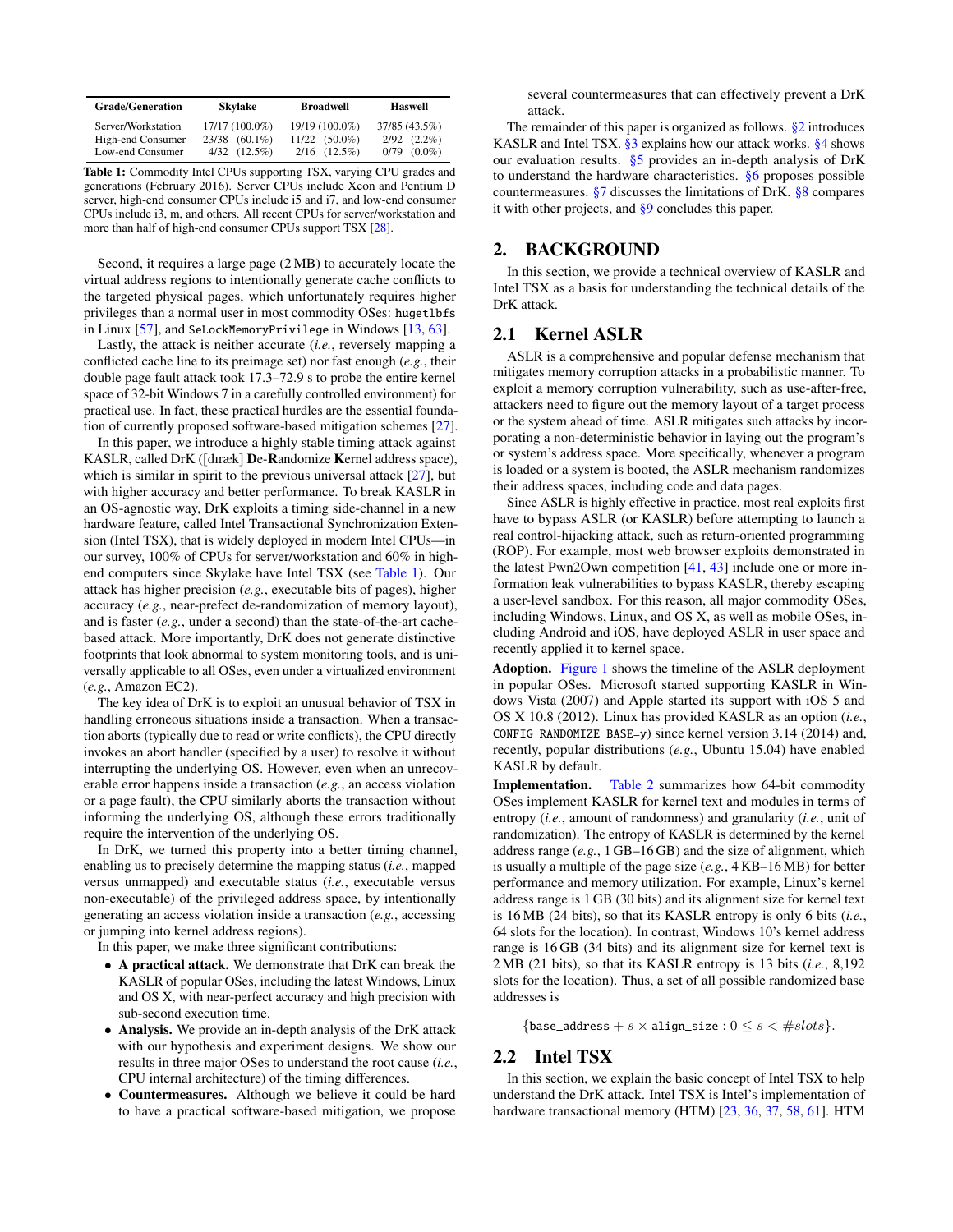<span id="page-2-1"></span>

| OS      | Types             | Entropy                                  | #Slots         | <b>Address Range</b>                                                                             | <b>Align Base</b>    | Align Size             | <b>Broken by DrK?</b>       |
|---------|-------------------|------------------------------------------|----------------|--------------------------------------------------------------------------------------------------|----------------------|------------------------|-----------------------------|
| Linux   | Kernel<br>Modules | 6 bits<br>10 bits                        | 64<br>.024     | 0xffffffff <mark>80000000 - 0xffffffffc0000000</mark><br>0xffffffffc0000000 - 0xffffffffc0400000 | 0x1000000<br>0x1000  | 16 MB<br>$4$ KB        | $(100.00\%)$<br>$(100.0\%)$ |
| Windows | Kernel<br>Modules | $*13 \text{ bits}$<br>$*13 \text{ bits}$ | 8.192<br>8.192 | $0xfffff80000000000 - 0xfffff80400000000$<br>$0xfffff80000000000 - 0xfffff80400000000$           | 0x200000<br>0x200000 | 2MB<br>2 <sub>MB</sub> | $(100.0\%)$<br>$(99.98\%)$  |
| OS X    | Kernel            | 8 bits                                   | 256            | $Qxfffffff8000000000 - Qxffffff8020000000$                                                       | 0x200000             | 2 <sub>MB</sub>        | $(100.0\%)$                 |

Table 2: Summary of KASLR implementations in popular OSes. According to our experiment, all KASLR implementations we tested generate a random address by adding a random offset to the fixed base address (*i.e.*, kernel or module base) either at the booting time or when loading modules. The numbers marked in blue color indicate varying, randomized ranges, so called entropy. (\*) Johnson and Miller [\[31\]](#page-12-1) reported that Windows has 17-bit worth of entropy for the kernel and 19-bit for modules, but we have only observed 13-bit of entropy during our experiments.

```
1 // begin a transaction
2 \text{ if } (\underline{\hspace{1mm}} \text{xbegin}() \ == \underline{\hspace{1mm}} \text{XBEGIN\_STARTED}) \ \{// the transaction starts
4 ...
     // this transaction successfully terminated
      _xend();
   7 } else {
      // the transaction is aborted
      abort_handler();
10 }
```
Figure 2: A minimal code snippet that derives TSX: this example executes the code block in the if-statement transactionally, meaning that any error inside the code block makes it roll back.

provides lock-less synchronization among threads by ensuring transactional execution at the hardware level; *i.e.*, it enables concurrent access to shared memory by multiple threads and discards changes if a read-write conflict, write-write conflict, or other error happens during the transaction.

Note that this paper's main concern is not how we effectively use TSX to process transactions, but how we exploit the way it handles an *exception*, which accidentally exposes a clear, stable timing channel.

Example code. To explain our attack, we first introduce how a transaction can be implemented by using TSX, which we will use as a template for the actual attack. [Figure 2](#page-2-2) shows a minimal source snippet to run a transaction. A transaction region starts with \_xbegin() and terminates when \_xend() is invoked (*i.e.*, committed). Then, all instructions (*e.g.*, if-statement in [Figure 2\)](#page-2-2) in the transactional region are guaranteed to be *atomically* executed. However, a transaction might fail (*i.e.*, abort) as well: for example, when two or more concurrent transactions affect each other during the execution—a read-write or a write-write conflict, depending on how they affect each other. In such a case, it automatically rolls back the aborted transactions (*e.g.*, cleaning up the overwritten memory space) and invokes an abort handler specified by a user (*e.g.*, elsebranch in [Figure 2\)](#page-2-2). The more *interesting* situation, in terms of security, is when erroneous situations occur during the execution: for example, segmentation faults, page faults, or even interrupts.

Suppressing exceptions. According to Intel's manual ([\[30,](#page-12-14) §15.3.7]), a transaction aborts when such a hardware exception occurs during the execution of the transaction. However, unlike normal situations where the OS intervenes and handles these exceptions gracefully, TSX instead invokes a user-specified abort handler without informing the underlying OS. More precisely, TSX treats these exceptions in a *synchronous* manner—immediately executing an abort handler while suppressing the exception itself. In other words, *the exception inside the transaction will not be communicated to the underlying OS*. This allows us to engage in abnormal behavior (*e.g.*, attempting to access privileged, *i.e.*, kernel, memory regions) without worrying about crashing the program. In DrK, we break KASLR by turning this surprising behavior into a timing channel that leaks the status (*e.g.*, mapped or unmapped) of all kernel pages.

# <span id="page-2-0"></span>3. THE DrK ATTACK

In this section, we provide a high-level description of the DrK attack, which breaks KASLR by exploiting a timing channel in TSX. As explained in  $\S 2.2$ , when an exception occurs inside a transaction, TSX aborts its execution and, importantly, suppresses the exception (*i.e.*, no OS intervention). The key idea of DrK is to measure the *timing difference* in handling a transaction abort when attempting to access mapped kernel memory regions compared to unmapped regions. Accessing the kernel space from a user process incurs an access violation (*i.e.*, a page fault), but TSX suppresses this exception and immediately invokes its abort handler. The mapping status of the targeted kernel address results in a time difference (an order of a few hundred cycles) in invoking the abort handler due to the subtleties in TSX's micro-architecture (see [§5\)](#page-7-0). More importantly, this attack is not observable to the OS, as these exceptions are all suppressed. Furthermore, unlike prior attacks that only try to distinguish between mapped and unmapped pages, the DrK attack can even extract the executable and non-executable bit of every kernel page.

# 3.1 Threat Model

The DrK attack is built on four realistic assumptions:

- 1. The attacker has unrestricted access to the local, user-level, and non-root privilege execution environment of the target system.
- 2. The attacker knows a memory corruption vulnerability in the kernel space, but needs to bypass the KASLR deployed in the target system in order to exploit this vulnerability.
- 3. The attacker does not have any explicit way to figure out the kernel memory layout.
- 4. The attacker can gather the information of the target system: for example, the OS version or CPU information.

This threat model is very realistic. For example, the platformas-a-service (PaaS) cloud services such as Heroku [\[25\]](#page-11-5) provide a local execution environment that satisfies all of the assumptions above. Similarly, these assumptions hold true in exploiting the vulnerabilities in modern web browsers due to their user-level sandbox; real exploits demonstrated in the Pwn2Own competition [\[41,](#page-12-8) [43\]](#page-12-9) are performed under the same threat model as the DrK attack. Moreover, the operating systems disallow user-level code to access to their kernel address space information. In Ubuntu, access to /proc/kallsyms, which shows all mappings of kernel space, is prohibited to non-root users. In Windows 10, there is a system call NtQuerySystemInformation() which allows a normal user to see the current mapping of the kernel. However, in the LOW or UNTRUSTED integrity level that is generally set as the running level of sandboxed applications (*e.g.*, the renderer process of Google Chrome), it is not allowed to access the system call to get the address layout of the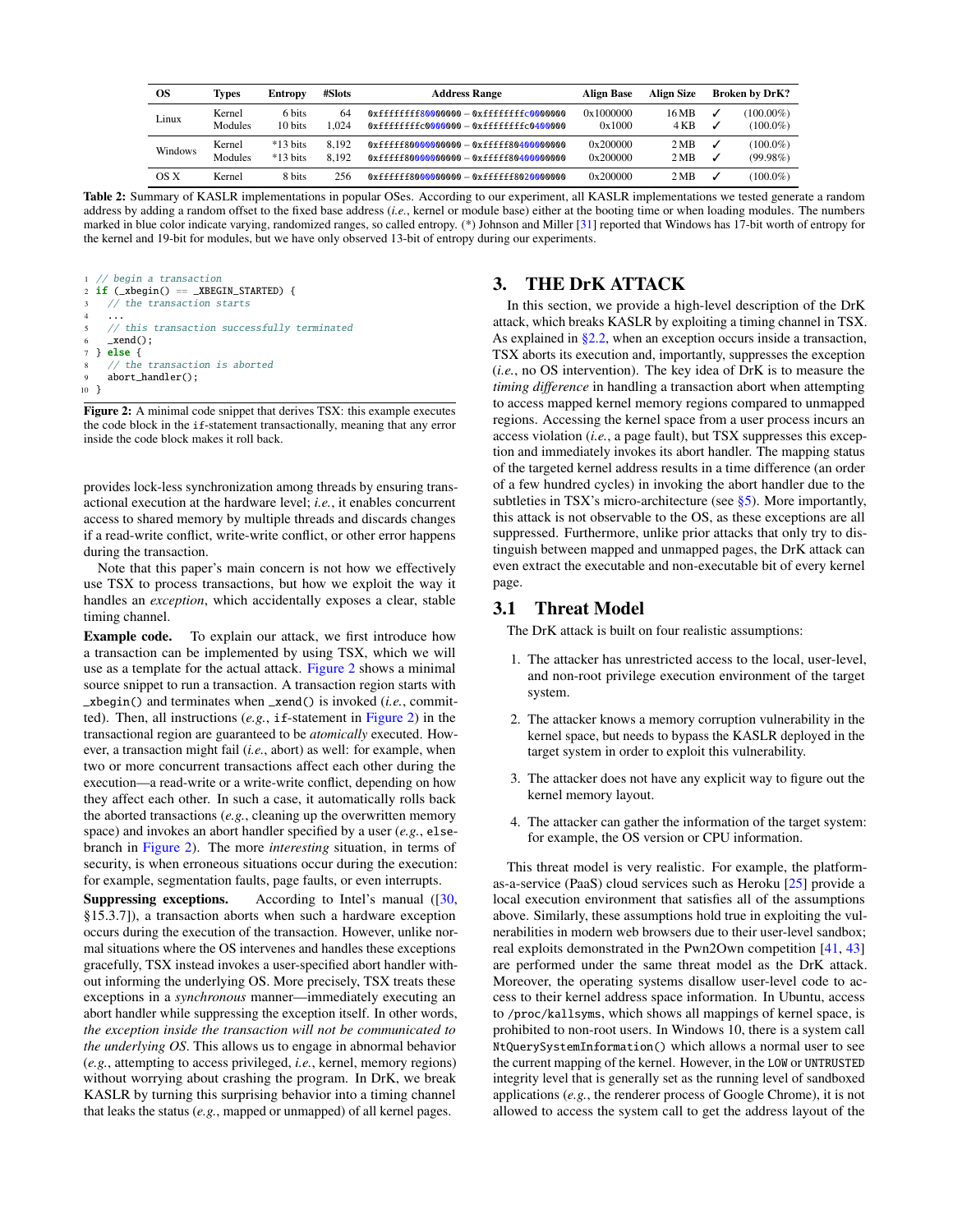```
1 // The given argument addr is an address for a kernel page.
2 uint64_t do_probe_memory(void *addr, mode_fn fn)
3 {
4 // Timer starts
5 uint64_t beg = rdtsc_bleg();
6 // initiate TSX region
7 if (_xbegin() == _XBEGIN_STARTED) {
8 // fn() performs either 1) or 2).
9 // 1) execute : mov rax, addr; jmp rax
10 // 2) read : mov rax, [addr]
11 fn(addr):
12 // commit TSX, which will never take place.
13 _xend();
14 } else {
15 // TSX aborted; end timer, return the timing.
16 return rdtsc_end() - beg;
17 }
18 errx(1, "Not reachable");
19 }
20 // probe the address for multiple times
21 uint64_t probe_memory(int ntimes, void *addr, mode_fn fn)
22 {
23 uint64_t min = (uint64_t)-1; // UINT64_MAX
24 while (ntimes --) {<br>25 uint64_t clk = do
      uint64_t clk = do_probe_memory(addr, fn);
26 // Only record the minimum timing observed.<br>27 if (clk < min)
      if (clk < min)28 min = clk;
29 }
30 return min;
31 }
```
Figure 3: Code snippet that probes timing for a kernel address access. The access on address through fn(addr) always raise an exception (*i.e.*, access violation) which makes the transaction abort. In the DrK attack, we measure the minimum timing value from multiple trials of probing for determining page mapping status (*e.g.*, 215 cycles for mapped region and 245 cycles for unmapped region).

kernel. We confirmed that DrK works in such restricted integrity levels.

#### 3.2 Overview

[Figure 3](#page-3-1) shows a code snippet that we ran to probe a kernel address for its mapping status. We perform two types of access to a kernel address addr inside a TSX region (if-statement, from  $\_xbegin()$  to  $\_xend()$ : (1) try to execute on addr by running mov rax, addr; jmp rax (*exec*), and (2) try to read a value from addr by running mov rax, [addr] (*read*). Note that since addr is a kernel address, the access is not performed, instead generating an exception, which makes the transaction abort.

We measure the timing between the initialization of the TSX region (\_xbegin()) and the abort handler (line 15-16). Since the DrK attack relies on the timing difference on the hardware critical path (see  $\S$ 5), we measure the minimum timing for a memory page.

[Figure 4](#page-3-2) shows an example of how timing can determine the mapping status of a kernel page. First, we attempted to read a given kernel address. It took more than 235 cycles for unmapped pages and less than 220 cycles for mapped pages. (see [Figure 6a](#page-4-0)).

Next, we attempted to execute (*i.e.*, mov rax, addr; jmp rax) on a given kernel address. It took less than 200 cycles for the executable pages and more than 220 cycles if the page is non-executable (see [Figure 6b](#page-4-0)).

We observed a significant timing difference  $(\pm 10\%)$  that can be used for a timing channel to *precisely* identify the mapping and executable permission status for a given kernel address.

Probing strategy. [Figure 5](#page-3-3) shows how DrK works. Basically, it consists of two steps: (1) collect timing information for the memory (probing step) and (2) determine the kernel map using the timing information.

In (1) we first analyze the target OSes to determine some invariant of the kernel address space layout. This step is essential to avoid

<span id="page-3-2"></span>

Figure 4: An overview of the timing attack in DrK. From the timing differences in calling TSX abort handler for read access (U/M) and execution access (X/NX) inside a transaction, the DrK attack can infer the memory layout of the OS, as well as their permission status (*i.e.*, executable or nonexecutable). The numbers are collected on a system running Ubuntu 16.04 LTS (kernel 4.4.0), on Intel Core i7-6700K (Skylake) 4.0 GHz processor.

<span id="page-3-3"></span>

Figure 5: Our attack consists of two steps:  $\bigcirc$  Probing and  $\bigcirc$  Analysis. 1 Given resource budgets provided by users (*e.g.*, time or iteration) and memory specification of the target OS (*e.g.*, maps, types, and page size), we first probe the timing of the TSX aborts in each memory region.  $\bigcirc$  Then, with the pre-measured knowledge base on the timing characteristics of each CPU model, we determine the memory layout (*e.g.*, mapped regions) and status (*e.g.*, executable regions).

searching the entire 64-bit address space. For example, we can use the information in [Table 2](#page-2-1) to largely reduce the random search space.

In the analysis step (2), we determine the mapping status of the kernel address using the timing information gathered in step (1). Note that the timing information largely depends on the hardware characteristics (*e.g.*, CPU generation and clock frequency, see [Ta](#page-4-1)[ble 3\)](#page-4-1), so we need to know such information for the CPU. We can collect such information during an offline analysis and store it in a database.

Summary. The benefits of DrK, *accuracy*, *covertness*, and *OSindependence*, come from the characteristics of TSX. On accessing a kernel address, the occurrence of a page fault inside the TSX region will directly call an abort-handling procedure in the userspace process without notifying the operating system. This *shortcut* not only minimizes measuring noise but also probes any kernel address without the OS being aware of it and does not rely on how an OS interrupt handler is implemented. This is a clear advantage over Hund *et al.*'s attack against KASLR [\[27\]](#page-11-1), which relies on an OS interrupt handler, leading to high noise, OS-awareness, and OS-dependency.

# <span id="page-3-0"></span>4. ATTACK EVALUATION

We attempt to answer the following questions to evaluate DrK:

- How different are the TSX timing characteristics across various CPU and OSes? [\(§4.1\)](#page-4-2)
- How effectively can DrK break KASLR of the popular OSes? [\(§4.2,](#page-5-0) [§4.2.3\)](#page-6-0)
- How does DrK work in a virtualized environment  $(\S 4.3)$ ?
- With what configuration does DrK give high precision  $(\frac{84.4}{?} )$ ?
- How much better is DrK than prior attacks on KASLR  $(\frac{8}{4.5})$ ?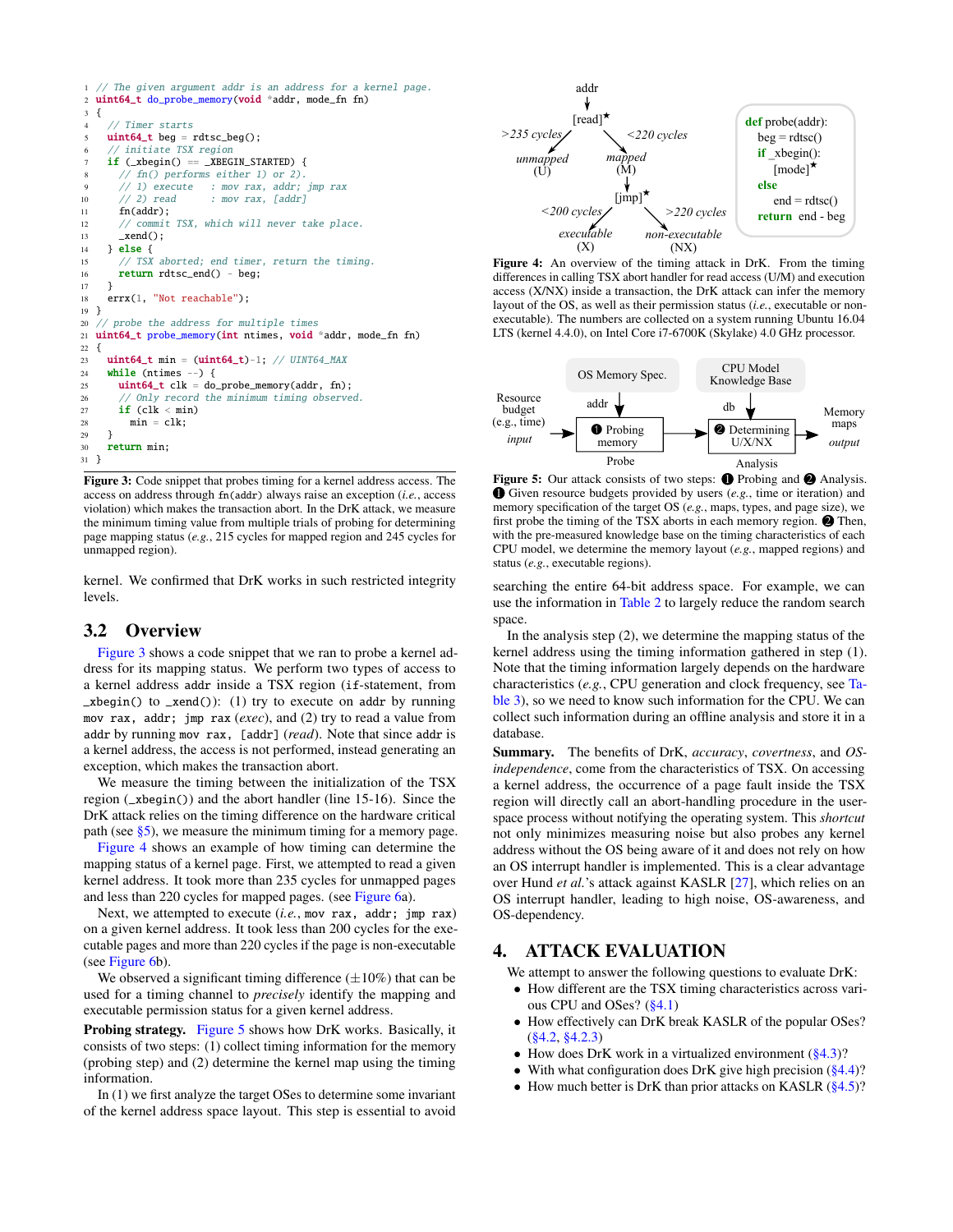<span id="page-4-0"></span>

Figure 6: Two timing graphs for measuring timings on Linux kernel modules area, running on a Skylake (Core i7-6700K) processor. The graph shows that the difference in the minimum timing (see [Table 3\)](#page-4-1) is sufficient to set the threshold (the red line in each graph) for determining page mappings. In the upper graph, the red line placed at 235 cycles clearly distinguishes the mapped from the unmapped pages of the modules. Similarly, the red line placed at 210 cycles in the lower graph clearly separates the executable pages from the non-executable ones (including unmapped pages). We probed the timing on accessing each page in the Linux kernel module area 100 times, while running kernel version 4.4.0. Modules are loaded from 0xffffffffc0347000 to 0xffffffffc0bf9000, and the DrK attack breaks KASLR with perfect (100%) accuracy.

## <span id="page-4-2"></span>4.1 Characteristics of the Timing Channel

The DrK attack uses timing information as an oracle for determining the mapping status of kernel memory pages. We rely on the timing difference on accessing each type of kernel page mappings: unmapped, mapped, and executable. A necessary condition that enables such a distinction is that there should be a prominent timing gap to determine different mappings.

We observed that the timing channel measured with a TSX abort handler has a significant timing gap between the different mappings. [Table 3](#page-4-1) shows the *minimum* timing that we could observe on accessing each type of page mapping, across 4 types of processors over 1,000 times. There are significant timing differences between mapped (fast) versus unmapped (slow) pages, and executable (fast) versus non-executable (slow, including unmapped) pages. When we attempted to access to arbitrary kernel memory pages using a mov instruction, the timing differences between unmapped and mapped pages were [1](#page-4-3)8–31 cycles<sup>1</sup>. Similarly, when we attempted to ex-

<span id="page-4-1"></span>

| <b>CPU/Types</b>                                                                                                 |                          | <b>READ</b><br>$(mov\, tax, [addr])$ |                          | JMP.<br>$(mov\, rax, addr; \, imp\, rax)$ |                          |                          |  |
|------------------------------------------------------------------------------------------------------------------|--------------------------|--------------------------------------|--------------------------|-------------------------------------------|--------------------------|--------------------------|--|
|                                                                                                                  | X                        | NX.                                  | <∐                       | $X \leq$                                  | NX                       | U                        |  |
| i7-6700K (4.0G, Skylake)<br>i5-6300HQ (2.3G, Skylake)<br>i7-5600U (2.6G, Broadwell)<br>E3-1271v3 (3.6G, Haswell) | 209<br>164<br>149<br>177 | 209<br>164<br>149<br>177             | 240<br>188<br>173<br>195 | 181<br>142<br>134<br>159                  | 226<br>178<br>164<br>189 | 226<br>178<br>164<br>189 |  |

Table 3: The minimum observed timings over 1,000 iterations of probing for the known kernel mappings, for each CPU. In the DrK attack, we use timing differences to determine the mapping status of the page. We measured the timings using mov and jmp instructions, to observe the minimum timings for unmapped  $(U)$ , non-executable  $(NX)$ , and executable  $(X)$  pages. The value indicates that having access with a mov instruction on unmapped pages takes 18–31 more cycles (marked in red color) than the mapped pages. Likewise, the timing for executable pages on accessing with a jmp instruction takes 30–44 fewer cycles (marked in blue color) than non-executable or unmapped pages. Note that the values are observed minimums, namely, we cannot observe the timings below the values per each mapping status during the experiment.

ecute arbitrary kernel memory pages using a jmp instruction, the timing differences between executable and non-executable pages were 30–44 cycles.

While the timings depend on the architecture or clock rate of the processor, the common characteristics of the timing is that there is always a timing gap for the page mapping types across different types of processors. Furthermore, the minimum timing does not depend on OS settings. By running the experiment over multiple environments (different OSes, or under the Xen hypervisor), we discovered that the timing is characteristic of the processor and did not depend on the software settings (see  $\S4.4$ ).

The difference between minimum timings for each page mapping type can be exploited to determine the memory mapping status. For example, on an Intel Core i7-6700K Skylake processor, probing unmapped pages always took more than 240 cycles. In contrast, probing on mapped pages took less than that, with a minimum of 209 cycles. If a page was probed in 230 cycles, then it is a mapped page because for unmapped pages, it is impossible for probing to take less than 240 cycles. Thus, we set the threshold to use in determining page mapping status as a value less than the minimum timing of an unmapped page. We also took a value less than the minimum timing of non-executable page as the threshold for distinguishing executable and non-executable pages.

[Figure 6](#page-4-0) shows how the timing is measured for the actual memory pages, for 100 iterations of probing. On probing mapped and unmapped pages (Figure  $6(a)$ ), we set the horizontal (red) line at 235 cycles (less than the minimum of U), and used it as the threshold for mapped pages. The line clearly separates the unmapped pages (the upper half) from the mapped pages (the lower half), and there is a clear gap of about 30 cycles between the halves. On probing the executable permission status [\(Figure 6\(](#page-4-0)b)), we set 210 cycles (less than the minimum of NX) as the threshold for executable pages. The red line on the threshold clearly separates the non-executable or unmapped pages (the upper half) from the executable pages (the lower half), and there is a clear gap of about 40 cycles between them.

As shown in the graph, the timing channel is highly consistent. Using this timing channel, the DrK attack can clearly determine the mapping status of a page and its executable permission by comparing measured timings to the minimum threshold for the types of pages. On evaluating DrK for breaking KASLR in the commodity OSes (in [§4.2\)](#page-5-0), we observed that the DrK attack can achieve 100% accuracy in determining page mapping and executable status across multiple runs of the attacks.

<span id="page-4-3"></span><sup>&</sup>lt;sup>1</sup>There was no difference between read and write attempts.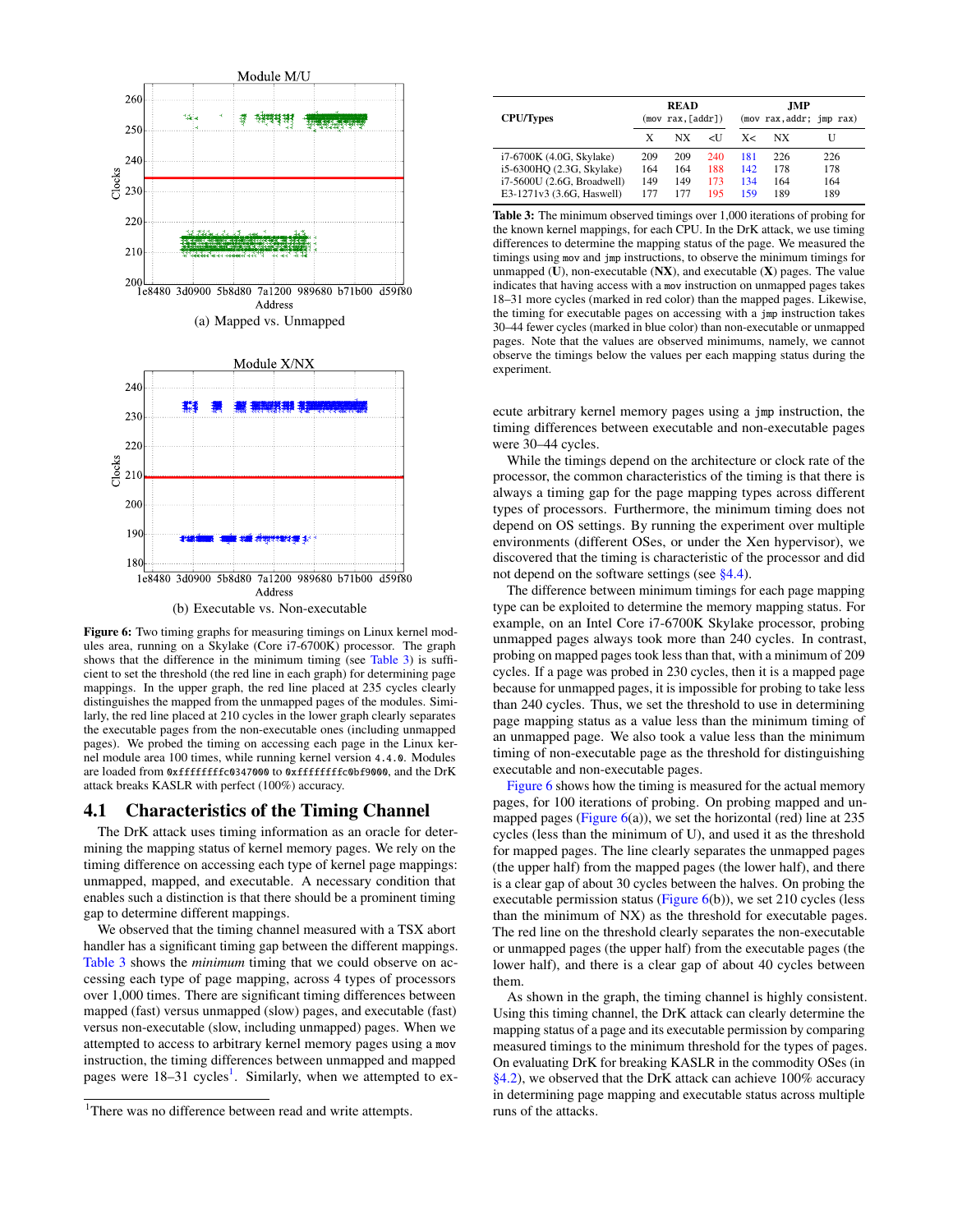# <span id="page-5-0"></span>4.2 Breaking KASLR in Popular OSes

To demonstrate the feasibility of the DrK attack in realistic settings, we evaluated the attack on commodity 64-bit OSes that use KASLR, namely, Linux kernel 4.4.0, Windows 10 10.0.10586, and Mac OS X El Capitan 10.11.4<sup>[2](#page-5-1)</sup>. Furthermore, we also mounted the DrK attack on a Linux virtual machine (VM) running on a Xen hypervisor, and a cloud environment (an X1 instance of Amazon EC2), to test DrK against cloud environment settings.

[Table 4](#page-6-2) summarizes the result of the DrK attack on various hardware and software configurations. In short, the DrK attack demonstrates around 99%–100% accuracy—not just mapped and unmapped pages, but also executable pages, independent to the OS for determining kernel address mappings in all major OSes and even in a virtualized environment, in few seconds with near-perfect accuracy. To the best of our knowledge, this level of accuracy, speed, and generality in a cache timing side-channel attack has never been demonstrated before.

1. Accuracy. The DrK attack is highly accurate. It can identify the mapping status of a kernel address at the page-level granularity. In comparing the result from the DrK attack with the ground truth page table mappings, we achieved 100% accuracy in detecting the correct page mapping across the OSes and CPUs.

The high accuracy of DrK lets the attacker infer more information about the kernel; for example, the mapping addresses can be used for detecting the exact location of some kernel modules. The DrK attack can accurately identify the location of the driver code in Windows, by correctly determining the base address of 97 specific drivers among a total 141 loaded drivers using the unique signature of X/NX/U mapping size information.

- 2. Speed. DrK can scan the entire possible kernel allocation space of 64-bit OSes very quickly. For attacking the start address of the kernel image, *i.e.*, getting ASLR slide, DrK is very fast: it only took 5 ms to successfully identify the base address of the Linux Kernel. For the full scanning of the Linux kernel and modules pages (more than 6,000 pages), it took less than a second while achieving 100% accuracy.
- 3. Generality. DrK does not depend on software settings. The attack works well over the latest version of all three commodity OSes (Windows, Linux, and OS X), and even works on in virtualized environments (Linux guest under Xen HVM). The root cause of the timing channel in the DrK attack bounds to the hardware specifications; therefore, if the processor supports TSX, then the system is vulnerable to the attack. This also indicates that the attack would be very difficult to defeat using software-level countermeasures.

Attack strategy. The DrK attack consists of two stages. First, we scan all possible slots of kernel pages mentioned in [Table 2](#page-2-1) to find the base and the end address of both kernel and drivers (modules). In this step, the base address (*ASLR slide*) is found. The second step is to obtain more accurate mapping information at a page-level granularity. We try to measure the permission of each page starting from the base address to the end address. Then, we compare the result with the ground truth mapping information extracted from page table entries to evaluate the accuracy of the DrK attack.

In the following, we describe in detail the experiment configuration, settings, and interesting issues and tricks specific to each OS and virtualized environment.

#### *4.2.1 Finding the Base and End Address*

We used the following OS-specific information to get the current mapping range of the running OS (see [Table 2\)](#page-2-1).

Linux. In Linux, kernel and modules addresses are mapped in different regions. The base address of the kernel is in the 0xffffffff80000000–0xffffffffc0000000 address range, and there are only 64 slots where the kernel can start (aligned with 16 MB mask). For the module addresses, the base address can start in the range of 0xffffffffc0000000–0xffffffffc0400000, and 1,024 slots are available for base addresses for the modules (aligned with 4 KB mask). To find the base address of each region, we sequentially scan those slots from start to end.

After successfully determining the base address of the region, we find the end address of each region as follows. For the kernel, since it is always mapped as a whole chunk in Linux, we set the end address as the first unmapped page that can be found starting from the kernel base address. For the modules, while each module is mapped as a chunk, there is a region of unmapped pages between the modules. Thus, finding unmapped pages in the region can only tell the number of modules loaded in the area. To identify the end of module mapping area from this information, we use the number of modules that is currently loaded in the OS. This is available through a user level program lsmod, which shows the list of currently loaded modules. If the number of detected unmapped region matches the total number of modules, we set the end address at that point.

Windows. Unlike Linux, Windows does not have separated areas for kernel and driver mappings. Specifically, kernel pages and driver pages can both lie in the same address range of 0xfffff80000000000–0xfffff80400000000. To distinguish between kernel pages and drivers, we use the following facts: 1) all kernel pages in Windows are mapped with executable permission, 2) the kernel uses a page size of 2 MB, and its total size is at most 6 pages (12 MB in size for the tested version of Windows 10), and 3) the kernel can either come in front of drivers or come after.

Knowing this, we scan the whole available address space from one end to the other, to find the first and the last mapped pages in the area. If first and the last pages are found, we look for a consecutive 12 MB area mapped with executable permissions at either end. This area contains kernel pages. After the kernel page range is determined, we know the remaining space that is mapped to be the module area.

OS X. For OS X, we only launched the attack to find the base address (*i.e.*, *ASLR slide*) of the kernel image. Since the kernel can be mapped in the range of  $\alpha$ fffffff800000000000 0xffffff8020000000 over 256 slots, we scan them to find the first mapped address.

On all tested operating systems, finding the kernel base and end address can be done very quickly. All scans were completed within several milliseconds (5 ms, 31 ms, and 797 ms in Linux, OS X and Windows, respectively).

#### *4.2.2 Accuracy: Detecting Page Mappings*

After discovering the base and the end address of kernel mappings, we performed accuracy testing of the DrK attack. Basically, we probed all mapped areas with DrK, then compared the result from the attack to the ground truth mappings extracted from the page tables.

[Table 4](#page-6-2) shows the result of our accuracy testing.

Linux. For Linux, we ran the attack on three different CPUs (i7- 6700K, i5-6300HQ, and E3-1271 v3), and on the kernel version 4.4.0 running Ubuntu 16.04 LTS. DrK measured 6,147 pages in total (3,075 for kernel and 3,072 pages for the modules) and it was

<span id="page-5-1"></span><sup>&</sup>lt;sup>2</sup>All tested operating systems are the latest version as of May 2016.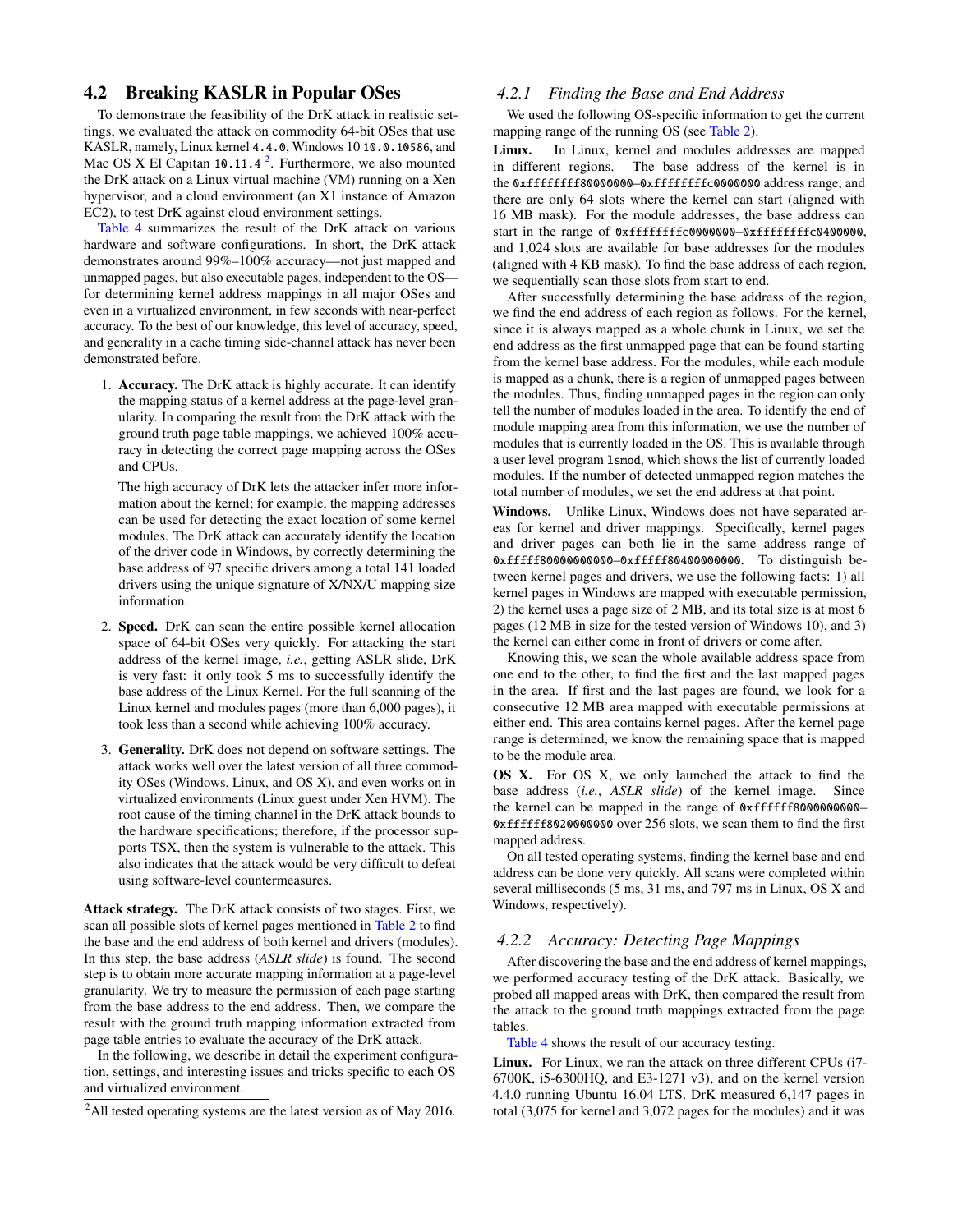<span id="page-6-2"></span>

|            | Accuracy             |                  |         |         |         |                          |                          |              |              |        |                   |              |
|------------|----------------------|------------------|---------|---------|---------|--------------------------|--------------------------|--------------|--------------|--------|-------------------|--------------|
| <b>OS</b>  | <b>CPU</b>           | <b>Type</b>      | # Pages | M/U     | M/U     | X/NX/U                   | X/NX/U                   | <b>Max M</b> | <b>Max X</b> | # Iter | Time (s)          | <b>Clock</b> |
|            |                      |                  |         | Kernel  | Module  | Kernel                   | Module                   |              |              |        |                   |              |
|            | Skylake (i7-6700K)   | Kernel/Modules   | 6,147   | 100.00% | 100.00% | 100.00%                  | 100.00%                  | 235          | 210          | 100    | 0.16              | 3.9 GHz      |
| Linux      | Skylake (i5-6300HQ)  | Kernel/Modules   | 6,147   | 100.00% | 100.00% | 100.00%                  | 100.00%                  | 183          | 163          | 20     | 0.09              | 3.0 GHz      |
|            | Skylake (i5-6300HQ)  | Kernel/Modules   | 6,147   | 100.00% | 100.00% | 100.00%                  | 100.00%                  | 183          | 163          | 100    | 0.21              | 3.0 GHz      |
|            | Haswell (E3-1271 v3) | Kernel/Modules   | 6,147   | 100.00% | 100.00% | 100.00%                  | 100.00%                  | 192          | 177          | 100    | 0.19              | 3.9 GHz      |
|            | Skylake (i5-6300HQ)  | Kernel/Driver    | 34,258  | 100.00% | 100.00% | See $(a)$                | 90.45%                   | 183          | 163          | 100    | 4.96              | $2.8$ GHz    |
| Windows    | Skylake (i5-6300HQ)  | Kernel/Driver    | 34,258  | 100.00% | 100.00% | See $(a)$                | 98.60%                   | 183          | 163          | 500    | 22.5              | $2.8$ GHz    |
|            | Skylake (i5-6300HQ)  | Kernel/Driver    | 34,258  | 100.00% | 100.00% | See $(a)$                | 99.28%                   | 183          | 163          | 1,000  | 45.9              | $2.8$ GHz    |
| Linux Xen  | Skylake (i5-6300HQ)  | Kernel/Modules   | 5,633   | 100.00% | 100.00% | 99.98%                   | 99.98%                   | 580(b)       | 530(b)       | 100    | 0.65              | $2.3$ GHz    |
|            | Skylake (i5-6300HQ)  | Kernel/Modules   | 5,633   | 100.00% | 100.00% | 100.00%                  | 100.00%                  | 580(b)       | 530 $(b)$    | 500    | 2.61              | $2.3$ GHz    |
| Amazon EC2 | Haswell (E7-8880 v3) | Kernel/Modules   | 6,147   | 100.00% | 100.00% | 100.00%                  | 100.00%                  | 181          | 165          | 100    | 0.27              | $2.7$ GHz    |
| Linux      | Skylake (i7-6700K)   | Kernel Base Addr | 64      | 100.00% | ٠       |                          | $\overline{\phantom{a}}$ | 235          | ÷            | 100    | 5 <sub>ms</sub>   | 3.9 GHz      |
| Windows    | Skylake (i5-6300HQ)  | Kernel Base Addr | 8,192   | 100.00% | ٠       | $\overline{\phantom{a}}$ | $\overline{\phantom{a}}$ | 183          | ÷            | 100    | 797 <sub>ms</sub> | 3.0 GHz      |
| OS X       | Skylake (i7-6700K)   | Kernel Base Addr | 256     | 100.00% | ۰       |                          | $\overline{\phantom{a}}$ | 235          | ۰            | 100    | 31ms              | 3.9 GHz      |

Table 4: Summary of the evaluation results of the DrK attack. To calculate the accuracy, we ran the full attack 10 times, then calculated the geometric mean to show the consistency of the result over multiple runs. To break KASLR in Linux, it took around 0.2 seconds with 100% accuracy in detecting the mapping status of each page. For Windows, while the attack on determining mapped / unmapped address resulted 100% accuracy over 100 probing iterations, the attack on the executable permission did not. Running more iterations gives better accuracy: 98.60% and 99.28% on 500, and 1,000 iterations respectively. The DrK attack also works well in a virtualized environment. We ran Linux over a Xen hypervisor and in cloud environment on an X1 instance of Amazon EC2, and both resulted 100% of accuracy. For the last three rows, we only ran the DrK attack to find the base address of the kernel. It only took 5 ms for Linux, 31 ms for OS X, and 797 ms for Windows to find the ASLR slide. (a) In Windows, all pages of the kernel (HAL and ntkrnlmp.exe) are mapped with executable permissions. Therefore, we did not run X/NX detection for the pages. (b) See [§4.3](#page-6-1) and [§4.4](#page-7-1) for the effect of frequency scaling on the timings.

able to identify their mappings with 100% accuracy. In total, the attack took around 0.2 seconds (from retrieving the base address to determining all page permissions).

Windows. For Windows, we ran the DrK attack on Skylake i5- 6300HQ processor running Windows 10 version 10.0.10586. Both kernel and drivers consisted of 34,258 pages (probing 8,192 of 2 MB pages for the base and end addresses, and 26,066 pages for measuring 4 KB pages for the module addresses) to be scanned. The total attack, including scanning slots for the base address and measuring each page, completed in under five seconds with 100 iterations of probing, which yields 100% (mapping) and 90.45% (executable) accuracy in detecting module mappings.

Running more iterations on Windows gives better results in finding executable pages. When running 1,000 iterations on each page, it yields 99.28% accuracy in detecting executable pages, while taking long (45.9 s) for probing.

#### <span id="page-6-0"></span>*4.2.3 Detecting Module Addresses*

<span id="page-6-3"></span>

|  |  |                                                 |  |  |                                                    | <b>STZE</b> |
|--|--|-------------------------------------------------|--|--|----------------------------------------------------|-------------|
|  |  | 2 0xffffffffc035b000-0xffffffffc0360000 U       |  |  |                                                    |             |
|  |  |                                                 |  |  | 3 Oxffffffffc0360000-0xffffffffc0364000 X libahci  | 4000        |
|  |  |                                                 |  |  | 4 0xffffffffc0364000-0xffffffffc0368000 NX libahci | 4000        |
|  |  | 5 Oxffffffffc0368000-0xffffffffc036c000 U       |  |  |                                                    |             |
|  |  |                                                 |  |  | 6 Oxffffffffc036c000-0xffffffffc036e000 X i2c hid  | 2000        |
|  |  |                                                 |  |  | 7 Oxffffffffc036e000-0xffffffffc0371000 NX i2c hid | 90003       |
|  |  | 8 Oxffffffffc0371000-0xffffffffc0376000 U       |  |  |                                                    |             |
|  |  | 9 Oxffffffffc0376000-0xffffffffc039a000 X drm   |  |  |                                                    | 24000       |
|  |  | 10 0xffffffffc039a000-0xffffffffc03cc000 NX drm |  |  |                                                    | 32000       |
|  |  | 11 Oxffffffffc03cc000-0xffffffffc03cd000 U      |  |  |                                                    |             |
|  |  |                                                 |  |  |                                                    |             |

Figure 7: List of module mappings in Linux kernel 4.4.0. Note that the mapping is always done in the following sequence: X, NX, U, and a chunk of unmapped pages separates the mappings of consecutive modules. The sizes of X and NX pages are diverse by the modules.

Fine-grained module detection. The DrK attack allows for a very accurate picture of the kernel address space layout. This can be further exploited to identify the exact location of a specific module (driver). For example, from the mapping information, we can infer the addresses of modules such as raid, drm, and libahci in Linux, and locating the drivers such as NTFS, pci, and msrpc in Windows.

The DrK attack uses the size information of executable and nonexecutable pages of the module as a signature. [Figure 7](#page-6-3) shows the list of module mappings in Linux. In Linux, module mapping always start with a code area (.text), which has executable permission. Subsequently, areas such as .bss, .rodata with NX permission are mapped. Note that the size of any single module is likely different from that of the others. We set the size of X/NX areas as the signature (*e.g.*, X:0x2000 and NX:0x3000 for i2c\_hid module).

Among a total of 80 modules loaded in Ubuntu 16.04 LTS, we can determine the exact location of 29 modules that have a unique size signature. However, the method cannot detect modules with the same size. For example, for the worst case, there were 27 modules with minimal size that have one page ( $0x1000$ ) of **X** area and three pages (0x3000) of NX area. Despite such a limitation, this module detection can still be useful in attacks because the attacker can reduce the uncertainty of the address (from targeting 80 modules to only targeting 27 modules in the worst case).

For Windows, we can uniquely detect 97 drivers among a total of 141 drivers using size-based driver signatures. Since the kernel drivers of Windows have discardable mappings after initialization, we cannot directly use the same signature for detecting Linux kernel modules. Instead, we use two sizes that are unchanging during the lifetime of the module to build the signature: 1) the total size of the driver memory region (from start of the driver, but before the start address of the next mapped driver), and 2) the size of first contiguous executable region. Via experimentation, we observed 97 unique size signatures for detecting the driver addresses.

A prior work [\[27\]](#page-11-1) tried a similar method for detecting kernel drivers on Windows. However, since the work could not distinguish X pages from NX pages, their detection result was far smaller (21) than ours (97). Detection of X/NX gives much better precision for determining the location of the drivers since it provides unique size signatures for the drivers.

## <span id="page-6-1"></span>4.3 DrK in Virtualized Environment

To test the feasibility of the DrK attack in virtual and cloud environments, we carried out the attack on Linux running under Xen hypervisor 4.4, as well as an X1 instance of Amazon EC2 [\[2\]](#page-11-6) to check if the attack can be launched in such an environment.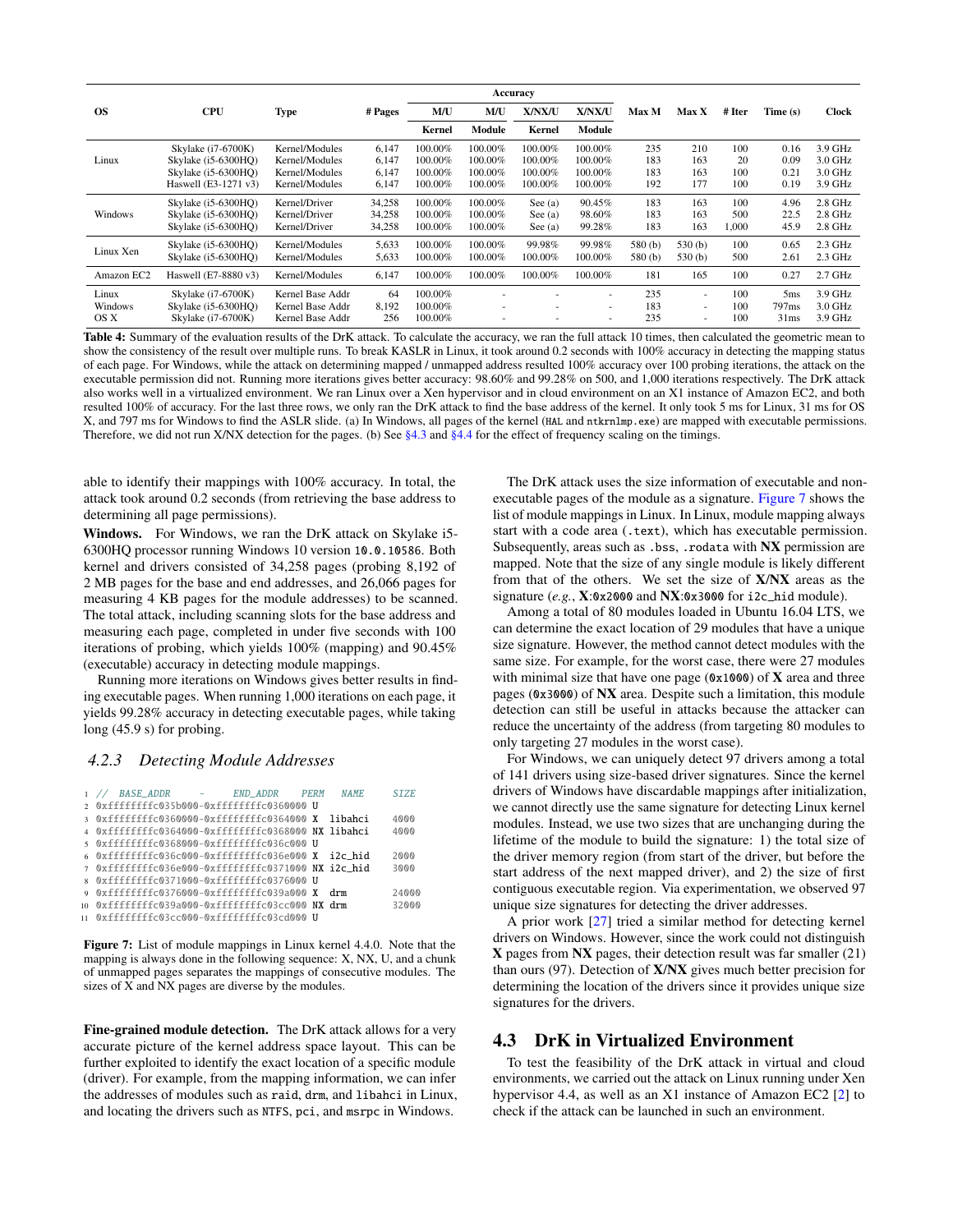<span id="page-7-3"></span>

| <b>Iterations</b> |       |       | 20    | 50    | 100   |
|-------------------|-------|-------|-------|-------|-------|
| # incorrect       | 239   | 70.   | 18    |       |       |
| Accuracy $(\% )$  | 92.22 | 97.72 | 99.41 | 99.74 | 100 O |

Table 5: Achieved accuracy over the number of iterations for the modules pages (3,072 pages in total) of Linux Kernel 4.4.0 on Haswell (Xeon E3-1271 v3) processor. Probing the address with more iterations gives better accuracy. For measuring with only 2 iterations (minimum iterations to measure TLB cache hit), 239 mapped pages were detected as unmapped pages, which renders 92.22% of accuracy. With more iterations, such as 20, 50, and 100, the number of incorrectly measured pages decreases as 18, 8, and 0, respectively. With 100 iterations, the DrK attack achieves perfect accuracy on breaking KASLR.

Results. The DrK attack can detect 99.99%–100% of kernel mappings in a virtualized environment. The accuracy is slightly lower than the bare-metal result. We believe that the difference in accuracy is caused by factors that can affect TSX execution, such as virtual interrupts generated by the hypervisor (*e.g.*, VMEXIT).

Interestingly, we observed that a Skylake laptop processor (Core i5-6300HQ) with Xen resulted in timings that were very different from other environments [\(Table 4\)](#page-6-2). We believe that this was due to speed throttling, *i.e.*, Intel Speed Step and Turbo Boost, because its clock rate was lower than the same processor in a bare-metal environment (2.3 GHz versus 3.0 GHz). We cover more issues with clock speed in [§4.4.](#page-7-1)

#### <span id="page-7-1"></span>4.4 Controlling the Noise

Since DrK is a cache-based timing channel attack, it is not free from the noise of the channel. On determining page mapping status and executable status, we used the minimum cycle observed when probing the pages as the threshold. However, occasionally, we observed measurement errors, possibly due to hardware characteristics (*e.g.*, cache coherence traffic and cache conflict).

We minimized such measurement errors by probing a certain address multiple times. [Table 5](#page-7-3) shows how the accuracy changes by the number of iterations. With 2 iterations, 239 mapped pages were detected as unmapped, among 3,072 pages in the scanned area (92.22% of accuracy). However, as the number of iterations increased to 5, 20, and 50, the number of mis-detected pages was drastically reduced, 70, 18, and 8, respectively. Finally, probing with 100 iteration, the accuracy reached 100%.

Note that the number of iterations to achieve the perfect accuracy depends on the environment, such as processor generation or software settings for generating interrupts that is asynchronously handled in TSX. For example, unlike Haswell that needed 100 iterations to get the 100% accuracy on Linux, Skylake only required 20 iterations to achieve perfect accuracy (see the second row on [Table 4\)](#page-6-2). For the virtualized environment, the measured accuracy is slightly lower than running bare-metal with the same number (100) of iterations (100% vs 99.98%). However, still, we can manage the noise by increasing the number of iterations: *e.g.*, 500 iterations achieved 100% accuracy.

Dynamic frequency scaling (*i.e.*, Intel Speed Step or Intel Turbo Boost) also affects the timings. Since we use the number of clock cycles (using rdtscp) to measure timing, a change in the clock frequency would affect the timing measurements [\[30,](#page-12-14) §17.14].

We solved this problem by keeping the processor busy. We empirically observed that running two dummy loops consuming 100% CPU time was enough to maximize the processor clock rate, and achieve perfect accuracy. This also implies that the DrK attack works well with processors with high workload; *i.e.*, when the processor runs jobs other than the attacks.

<span id="page-7-5"></span>

|                       |           | <b>READ</b>                                       |       | <b>JUMP</b>                             |              |  |  |
|-----------------------|-----------|---------------------------------------------------|-------|-----------------------------------------|--------------|--|--|
| Trace point           | м         | U                                                 | X     | NX                                      | U            |  |  |
| dTLB-loads            | 3.021.847 |                                                   |       | 3,020,043 3,018,191 3,018,857 3,025,769 |              |  |  |
| dTLB-load-misses      |           | 84 2.000.086                                      | 64    | 91                                      | 109          |  |  |
| iTLB-loads            | 267       | 425                                               | 590   | 1,000,247                               | 272          |  |  |
| iTLB-load-misses      | 6         | 6                                                 | 31    |                                         | 12 1,000,175 |  |  |
| L1-icache-load-misses | 1.092     | 1.027                                             | 1.157 | 1.190                                   | 1.391        |  |  |
| L1-deache-loads       |           | 3,021,885 3,020,081 3,018,229 3,018,895 3,025,807 |       |                                         |              |  |  |
| L1-dcache-load-misses |           | 1,000,856 1,000,787 1,002,456 1,000,603           |       |                                         | 1.002.539    |  |  |

Table 6: The number of TLB and cache loads and misses when DrK probes single kernel memory page 1,000,000 times, measured by hardware performance counters. Probing methods are reading mapped (M) and unmapped (U) pages, and jumping into executable  $(X)$ , non-executable  $(NX)$ , and unmapped (U) pages. Tracepoints are data TLB loads/misses, instruction TLB loads/misses, L1 instruction cache misses, and L1 data cache load/misses. Reading of U page generated data TLB misses. In addition, while jumping into X pages does not generate hit/miss counts on an instruction TLB (iTLB), jumping into NX page incurs hit on iTLB, but jumping into U page generated an iTLB miss. The remaining tracepoints were similar to each other.

## <span id="page-7-2"></span>4.5 Comparison with the Prior Attack

We summarize the evaluation result of the DrK attack by comparing it with the prior attack presented by Hund *et al.* [\[27\]](#page-11-1).

Speed and accuracy. The DrK attack took about 0.5 seconds in Linux and about 5 seconds in Windows to achieve 100% accuracy of detecting the full mapping information of kernel and driver space. In contrast, the prior attack requires 17 seconds to obtain 96% accuracy.

Noise of the channel. Compare to the prior attack, DrK is strong against measurement noise. As shown in [Figure 6,](#page-4-0) the timing difference between mapped and unmapped pages was over 10% in DrK. In contrast, in the prior attack, the timing difference between mapped and unmapped pages was only around 1% (30–50 cycles from 5,000 cycle), which can easily fluctuate.

Executable page detection. Unlike the prior attack, DrK can distinguish executable pages from non-executable pages. Our new finding is to demonstrate an accurate way of distinguishing executable pages from the mapped pages, which allows an attacker to effectively break KASLR, especially when detecting the exact location of kernel drivers.

Module detection. As mentioned in [§4.2.3,](#page-6-0) DrK detected a larger number of drivers (97) than the prior attack (5–21). This is because DrK has better accuracy than the prior attack and DrK is able to use not only size signatures but also executable mapping status.

# <span id="page-7-0"></span>5. IN-DEPTH ANALYSIS OF DrK

In this section we figure out what causes DrK observe timing differences. Since the internal characteristics of Intel processors are barely documented, we first take a look into detailed measurements on hardware events during the DrK attack using the *hardware performance counter (HPC)* [\(§5.1\)](#page-7-4). Then, we analyzed the measurement results to figure out what causes the time difference between mapped and unmapped pages  $(\S$ 5.2), and between executable and non-executable pages  $(\S5.3)$ , in accordance with a simplified Intel CPU architecture diagram [\(Figure 8\)](#page-8-2).

## <span id="page-7-4"></span>5.1 Measuring Hardware Events

We probed a memory page 1,000,000 times while measuring hardware events using the HPC. We tested the following five of memory probings:

- 1. read a mapped kernel page
- 2. read an unmapped kernel page
- 3. jump into an executable kernel page
- 4. jump into a non-executable kernel page
- 5. jump into an unmapped kernel page.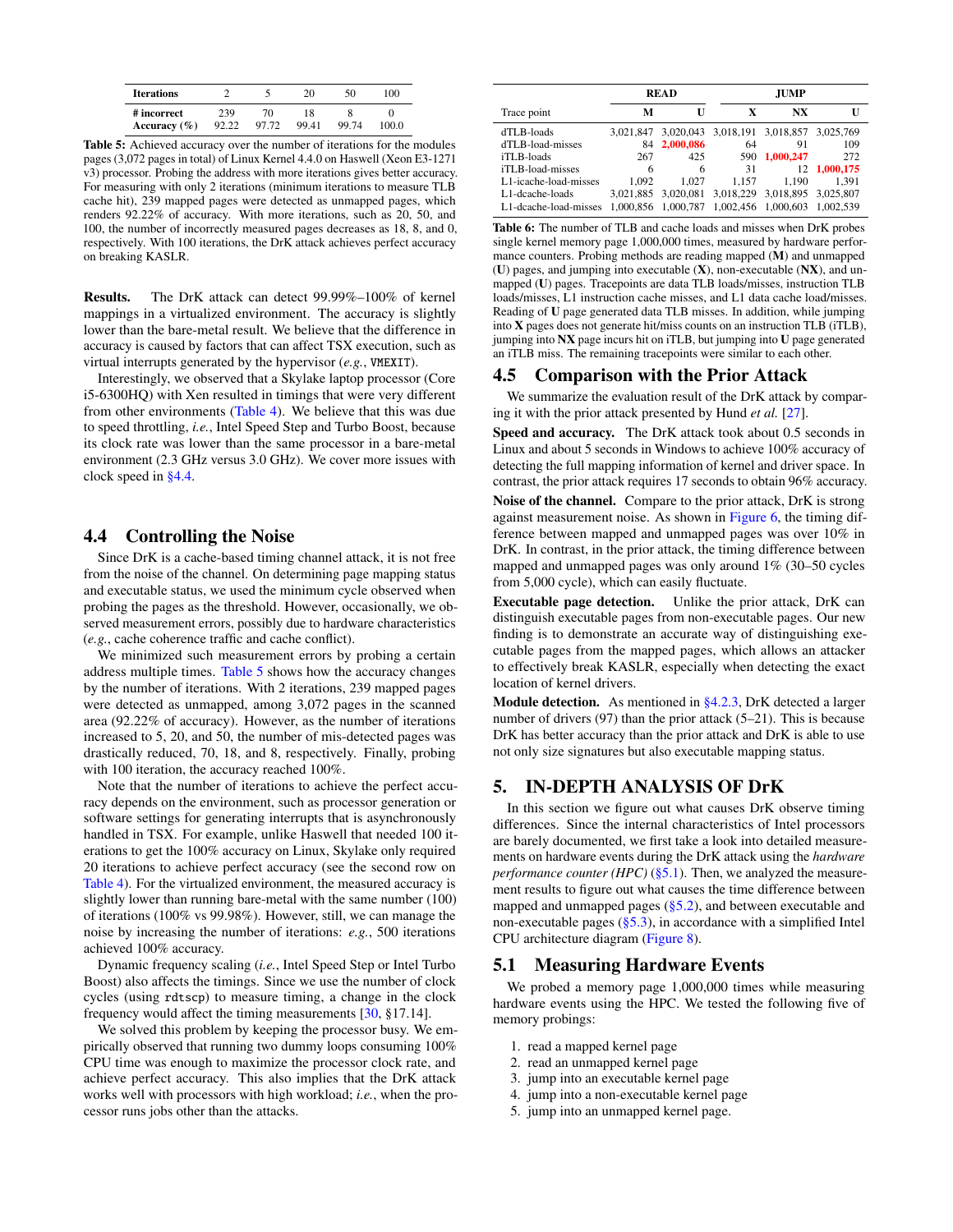<span id="page-8-2"></span>

Figure 8: Simplified Intel Skylake architecture including pipeline and cache hierarchy. We omitted L2, last level, and any other page table caches for simplicity. Each  $M$ ,  $U$ ,  $X$ , and  $NX$  indicates the locations where page faults are checked according to our measurements. Note that decoded icache, which caches decoded micro-ops, is inside L1 icache  $[30, 49]$  $[30, 49]$  $[30, 49]$  and it is a virtually-indexed and virtually tagged (VIVT) cache, which does not requires an iTLB access for address translation.

On probing, we set tracepoints to measure:

- 1. dTLB-loads: the total number of attempts to load data translation lookaside buffer (dTLB), including cache hit on dTLB.
- 2. dTLB-load-misses: the number of failed attempts to load dTLB; cache miss on dTLB.
- 3. iTLB-loads: the total number of attempts to load instruction TLB (iTLB), including cache hit on iTLB.
- 4. iTLB-load-misses: the number of failed attempts to load iTLB; cache miss on iTLB.
- 5. L1-icache-load-misses: the number of failed attempts to load L1 instruction cache (icache), cache miss on icache.
- 6. L1-dcache-loads: the total number of attempts to load L1 data cache (dcache), including dcache hit.
- 7. L1-dcache-load-misses: the number of failed attempts to load L1 dcache; dcache miss.

Note that we were unable to measure L1-icache-loads because all tested CPUs that support TSX (listed in [Table 3\)](#page-4-1) did not support the counter for it. [Table 6](#page-7-5) summarizes the results measured in the Linux machine with Intel Core i7-6700K (Skylake) 4.0 GHz CPU.

#### <span id="page-8-0"></span>5.2 Mapped versus Unmapped Pages

We conjecture that  $dTLB$  makes timings for mapped and unmapped kernel pages differently, by its different caching behavior on page mappings. As introduced in [§3](#page-2-0) and [§4,](#page-3-0) a TSX abort handler for a violation of reading mapped kernel memory (M) was called faster than that for a violation of reading unmapped kernel memory (U). We believe that the timing difference is originated by dTLB hit on accessing a mapped memory (fast), and dTLB miss for an unmapped memory (slow, because it requires a page table walk).

[Table 6](#page-7-5) supports this hypothesis: while reading an unmapped (U) page generated a lot of (over two millions) dTLB misses  $(dTLB-load-misses, marked in red)$ , accessing a mapped  $(M)$  page did not. The counter shows that the access to a mapped kernel memory caches its page table entry in dTLB. On the subsequent probing, the page table entry can be retrieved by just accessing the dTLB. Then, the page privilege is checked without having page table walk, thus it results in faster determination of the page fault exception. In contrast, the access to an unmapped kernel memory cannot be cached into dTLB, because it has no corresponding physical address. After suffering dTLB-miss, the probing should wait until the processor seek the page table entry then figuring out the page fault. Thus, a read attempt to an unmapped page always requires a page table walk, so it takes longer to raise the page fault exception (and calling TSX abort handler).

We note that this explanation corresponded to Hund *et al.* [\[27\]](#page-11-1)'s finding.

## <span id="page-8-1"></span>5.3 Executable versus Non-executable Pages

We conjecture that *decoded icache* is the hardware components that creates the side channel by handling executable and nonexecutable kernel pages differently, as shown in timing differences. In the DrK attack, timing of probing executable  $(X)$  pages was measured as faster than that of non-executable (NX) and unmapped (U) pages. While it seems caching in iTLB would generate such timing difference, nonetheless, it is not true.

[Table 6](#page-7-5) supports the hypothesis as follows.

iTLB is not the origin. Unlike the result on mapped/unmapped pages, jumping into an X page did not generate any additional iTLB-loads (590 in iTLB-loads on 1 M accesses). This means that iTLB hit did not even happen on probing. Moreover, although iTLB actually hits on probing NX pages (only 12 misses on 1 M accesses), the timing of  $\overline{NX}$  pages is not as fast as  $\overline{X}$ . Further, although probing on U pages generates many iTLB misses, the timing of NX pages and U was the same (see [Table 3\)](#page-4-1). This proves that iTLB is not the origin of the timing channel.

Decoded icache for faster timing on X. [Table 6](#page-7-5) also implies that, unlike executing on  $\overline{NX}$  and U pages, probing  $\overline{X}$  pages does not need to translate the virtual address to the physical address to fetch instructions. From this observation, we came up with a hypothesis that decoded icache is the origin of the timing channel; decoded icache is the place in which fetched and decoded micro-ops are cached [\(Figure 8\)](#page-8-2). And it is virtually-indexed, and virtually-tagged (VIVT) cache, which does not require address translation on its access according to a patent document [\[49\]](#page-12-15) published by Intel Corporation.

On probing an executable memory page, once the instructions in the address are decoded and cached, the processor no longer needs to translate the address. Instead, it directly fetches the instructions from the decoded icache, however, the actual execution fails due to the access violation. Since the probing does not go through iTLB nor page table walk, the exception is generated relatively faster than probing other page mappings.

Page table walk is required for both NX and U. We conjecture that page faults for both NX and U pages are generated after the processor finished the page table walk, since their timings are the same [\(Table 3\)](#page-4-1). And, we hypothesize missing of coherency mechanism in TLB in Intel processor makes those two access must go through the page table walk.

On probing non-executable (NX) pages, the processor will cache the corresponding page table entry into iTLB, and the entry is marked as non-executable. However, the processor cannot determine the page fault by just inspecting the NX bit on the page table entry from iTLB since TLB is not a coherent cache in Intel architecture [\[24\]](#page-11-7). That is, there could be a case that other cores have updated the permission on the page table as executable, but the current core has a mismatched page table entry in its TLB. In such a case, on (trying) execution on the page, the processor is required to resolve the latest page table entry from the page table to check if there has been any update. Therefore, on the subsequent probing, despite iTLB hits, but the entry set with the NX bit; then, the processor walks through the page table, and get the results that latest entry: the entry is set with the NX bit. Finally, the processor can generates a page fault exception.

U pages take the same path as the mapped versus unmapped case. After the iTLB miss, the processor walks through the page table, figures out the address is not mapped, and generates a page fault.

In summary, while executable pages  $(X)$  do not walk through the page table on the subsequent probing (fast), both mapped (M) and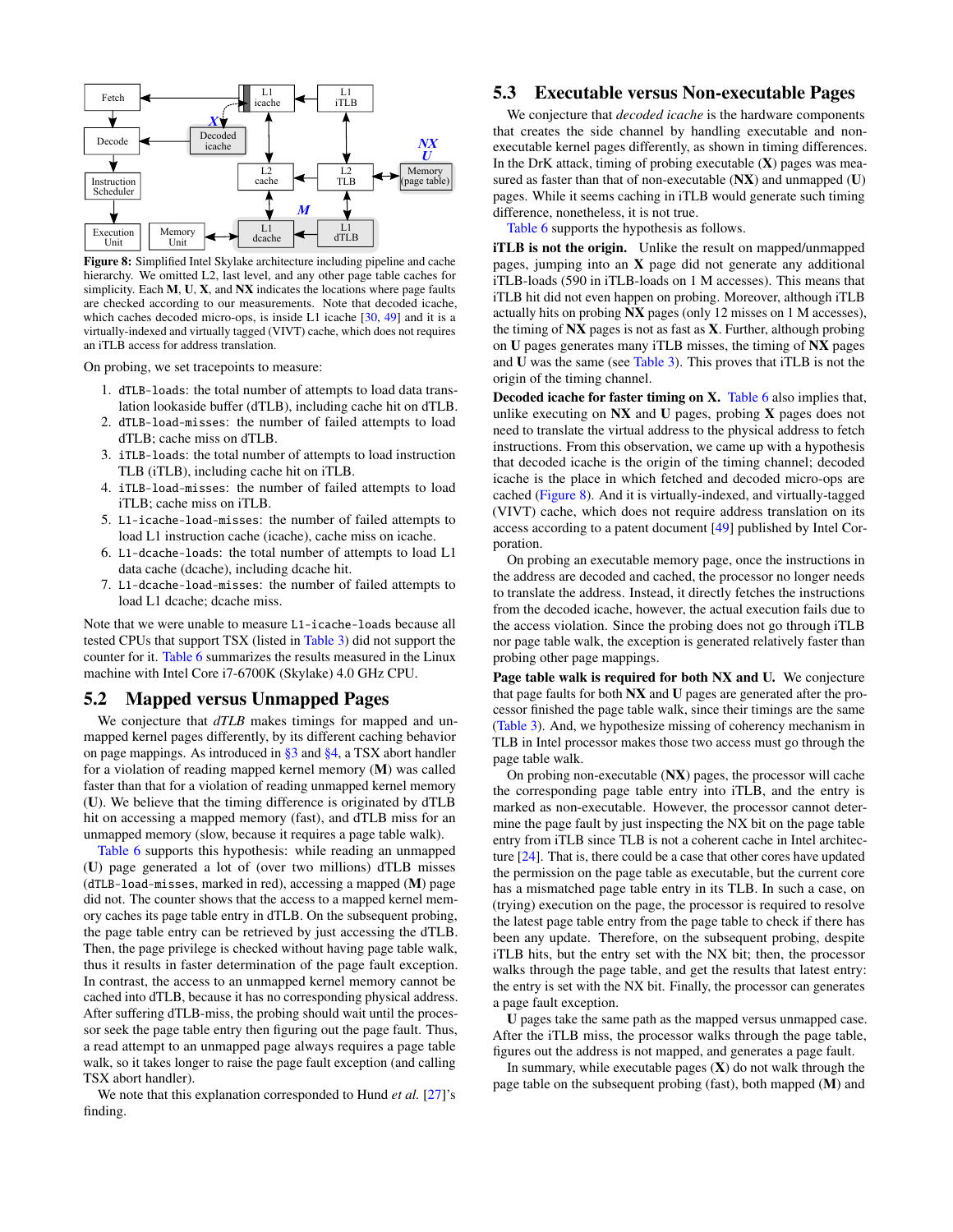unmapped (U) pages always make processor walks through the page table (slow) to determine the page fault.

### <span id="page-9-0"></span>6. POTENTIAL COUNTERMEASURES

We discuss potential countermeasures against the DrK attack. In summary, we see there are no effective countermeasures that can prevent DrK without hurting usability and performance.

#### 6.1 Eliminating Timing Channel

One of the most fundamental countermeasures against DrK is eliminating any timing differences when probing the kernel addresses at the user-level execution. When the Intel CPU handles exceptions for unprivileged accesses, it takes different hardware paths according to whether the accessed memory region is executable, mapped, or unmapped. [§5](#page-7-0) shows our measurements about the differences in terms of the loads and misses of cache and TLB.

Hardware modification. One possible way to flatten the timing differences is modifying the hardware. For example, we can change the CPU to not cache unprivileged accesses to kernel addresses, which makes every unprivileged memory access take the same hardware path. Any timing channel attacks, including DrK and Hund *et al.* [\[27\]](#page-11-1), cannot observe timing differences and would therefore fail. However, since this solution demands hardware modifications, it cannot protect already deployed CPUs from DrK.

Kernel page table separation. Another countermeasure against DrK is separating the kernel page table from a user page table. If no kernel memory is mapped into a user page table, DrK would have no chance to break KASLR. However, the kernel address space is mapped into a user page table to minimize the execution overhead of privileged instructions (*e.g.*, system call). Without this, the system would need to flush TLBs whenever a user process invokes a system call, which would significantly reduce the overall system performance [\[6,](#page-11-8) [27\]](#page-11-1). For example, Xen uses separated page tables for kernel and user processes when a guest machine is a 64-bit para-virtualized machine (PVM), but this degrades system performance such that the 64-bit PVM is not recommended [\[46\]](#page-12-16) for use. Therefore, It is impractical to adopt this countermeasure due to performance degradation.

#### 6.2 Monitoring Hardware Events

Modern CPUs provide HPC interfaces to monitor hardware events that occur inside a CPU, such as the numbers of retired instructions, taken branches, and cache loads/misses. Although the OS cannot observe any page faults while being attacked by DrK, it can infer whether DrK is being performed by using the hardware event information. For example, we identified that during the DrK attack, a CPU generates lots of loads/misses on both TLBs and the L1 i-cache (see [Table 6\)](#page-7-5). Further, the HPC provides information about the number of transactional aborts (tx-abort) generated by a CPU. This number would be large when the system is under attack by DrK because each memory probing generates an abort.

However, monitoring hardware events has limitations to detect DrK in terms of accuracy and performance. First, a benign program can show a similar behavior to DrK when it randomly accesses different memory regions or heavily uses TSX. Further, DrK can cloak its behavior by decreasing the frequency of memory probing. Thus, the system cannot avoid false detection problems. Next, monitoring all processes of the OS is unrealistic due to the overhead of checking HPC: about 20% performance overhead [\[60\]](#page-12-17). Systemwide monitoring could reduce the overhead, but, in that case, it is difficult to determine which process engages in suspicious behavior.

# 6.3 Live Re-randomization and Fine-grained KASLR

One possible approach to cope with DrK is to use fine-grained ASLR and live re-randomization [\[21\]](#page-11-9). They not only adjust the base addresses of kernel code and modules, but also randomize all kernel code, static data, stack, dynamic data, and modules while re-randomizing them periodically.

However, as shown in [Table 4,](#page-6-2) DrK took less than 0.2 seconds in Linux to detect full page mappings with 100% accuracy. Moreover, by detecting a single module rather than the whole space, the attack can be even faster (proportional to the scan size). This implies that the OS needs to re-randomize its address space more than once per second, which is problematic due to performance overhead.

In case of fine-grained KASLR, adding base offset within a page can defeat DrK since the finest granularity that DrK can detect the mapping is a page. However, this would have implementation challenges, e.g., a compatibility issue on misaligned pages.

#### 6.4 Other Countermeasures

Lastly, we introduce a few mechanisms that can prevent or mitigate DrK, but these are less practical.

Disabling TSX. The strongest countermeasure against DrK, though a naïve one, is disabling TSX. Unlike other instructions that can be disabled through model-specific registers (MSRs) or BIOS settings (e.g. VM extensions), TSX cannot be disabled in such manner. However, as a CPU manufacturer, Intel can disable the feature via a microcode update or product line change. In fact, Intel had already disabled TSX in the Haswell CPU due to a hardware bug (Erratum HSD136 in [\[29\]](#page-12-18)). Nonetheless, this solution is problematic because TSX is already widely used; *e.g.*, glibc uses TSX in its pthread library for synchronization and Java uses TSX for thread scheduling [\[34,](#page-12-19) [45\]](#page-12-20).

Different caching policy. TSX only works with memory regions configured as *write-back* ([\[30,](#page-12-14) §15.3.8.2]), which is a default configuration due to its efficiency. In our experiment, we observed a few (288 pages among 26,066 pages in Windows) memory pages in driver area configured as write-through or uncacheable and DrK misjudged them as unmapped pages. Although those pages do not belong to any kernel drivers, (*i.e.*, it does not affect the accuracy evaluation) this implies that if an OS makes the entire kernel memory either write-through or uncachable, it can be secure against DrK. However, this configuration is impractical, as it results in huge performance degradation [\[6\]](#page-11-8).

Noisy timer. Finally, a noisy timer or coarse-grained timer is a wellknown countermeasure against timing attacks. The system can add some noise when returning a timer value or prevent a user program from using a fine-grained timer (*e.g.*, rdtsc). However, the noisy timer is just a work-around such that it cannot completely prevent DrK. Also, many benign programs need to use the fine-grained timer, *e.g.*, to precisely measure performance.

# <span id="page-9-1"></span>7. DISCUSSIONS

Limitations. DrK has some limitations. First, DrK always treats uncachable, write-through, and paged-out memory regions as unmapped. DrK relies on Intel TSX, which only works with memory pages configured as write-back ([\[30,](#page-12-14) §15.3.8.2]). Thus, it cannot probe memory pages configured as uncachable or write-through; its access to such memory pages always aborts. DrK also treats swapped-out pages as unmapped because access to such pages gen-erates a page fault which aborts the transaction ([\[30,](#page-12-14) §15.3.8.2]).

However, we did not observe write-through pages for the code and data areas of the kernel and drivers, in both Linux and Win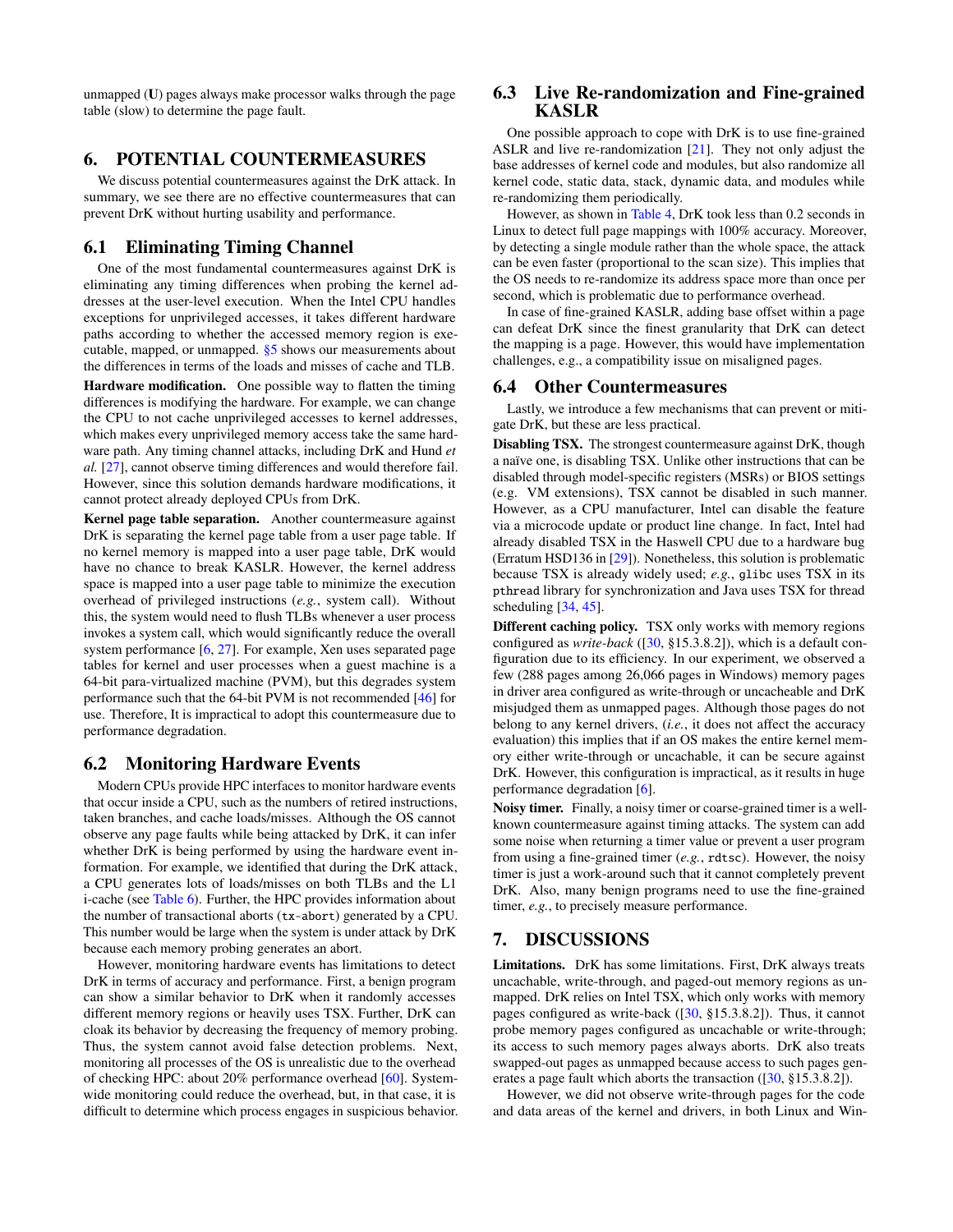dows, because write-through pages are slower than write-back pages. Due to the performance issues, kernel developers do not use writethrough pages in general. Further, most of the important kernel pages, such as kernel text, data, and drivers, are frequently used, so they are usually kept in memory (*i.e.*, not paged out). Therefore, these limitations are negligible.

Breaking "security by memory obscurity". DrK can also be applied to launch an undetectable, crash-resistant memory mapping probing [\[19\]](#page-11-10). Some system protection mechanisms, such as CPI [\[35\]](#page-12-21), ASLR-Guard [\[39\]](#page-12-22), and Kenali [\[54\]](#page-12-23), assume a secret memory location that the attacker cannot know to store sensitive information for integrity protection. However, using DrK, such an assumption could be broken if such a secret address is not selected carefully, because the DrK attack can fully search for the address space without any crash. We plan to figure out how we can use DrK to break such protection mechanisms.

# <span id="page-10-0"></span>8. RELATED WORK

In this section, we provide a comprehensive landscape of past research related to the DrK attack.

ASLR: Attacks and defenses. Since the most modern OSes adapt W⊕X and ASLR to prevent code injection and code reuse attacks [\[12,](#page-11-11) [48,](#page-12-24) [51,](#page-12-25) [52\]](#page-12-26), attackers and defenders continuously find new attacks to break ASLR and develop countermeasures against them. Researchers find that many ASLR implementations are insecure because they do not fully randomize address spaces (*e.g.*, shared libraries without ASLR and fixed memory allocation) and do not provide enough entropy (*e.g.*, limited mapping range and large alignment size) to avoid performance degradation. These make the ASLR implementations vulnerable to prediction and brute-force attacks [\[9,](#page-11-12) [12,](#page-11-11) [18,](#page-11-13) [51,](#page-12-25) [52\]](#page-12-26). To prevent such attacks, researchers propose fine-grained ASLR technologies that randomize the location of functions [\[7,](#page-11-14) [33\]](#page-12-27), basic blocks [\[59\]](#page-12-28), and even instructions and registers [\[26,](#page-11-15) [47\]](#page-12-29).

On the other hand, researchers also discover that even fine-grained ASLR can be broken by information leak vulnerabilities [\[50,](#page-12-30) [55\]](#page-12-31), since they let attackers know de-randomized addresses. By using it, Snow *et al.* [\[53\]](#page-12-32) break the fine-grained ASLR. To mitigate such an attack, three kinds of schemes have been proposed: (1) dynamic (re-)randomization [\[4,](#page-11-16) [8,](#page-11-17) [16,](#page-11-18) [20,](#page-11-19) [21,](#page-11-9) [38\]](#page-12-33) to make leaked information useless, (2) execution-only memory [\[3,](#page-11-20) [11,](#page-11-21) [15\]](#page-11-22) and destructive code read [\[56\]](#page-12-34) to prevent attackers from reading any code gadgets, and (3) pointer integrity [\[14,](#page-11-23) [35,](#page-12-21) [39\]](#page-12-22) to prevent code pointer manipulation.

In addition, researchers recently found that memory deduplication can be used to break ASLR without information leak vulnerabilities [\[5,](#page-11-24) [10\]](#page-11-25).

Timing attacks against KASLR. Hund *et al.* [\[27\]](#page-11-1) present a timing side channel attack against kernel space ASLR, which is the work most relevant to DrK. The main advantage of these timing attacks over the previous ASLR attacks is that they neither relies on weak implementations of ASLR nor information leak vulnerabilities.

Hund *et al.*'s attack and DrK focus on similar timing differences caused by how a processor handles a page fault for mapped compared to unmapped kernel memory pages. However, unlike DrK, Hund *et al.*'s attack should call the OS page fault handler whenever probing each kernel memory page, which suffers from high noise due to a long execution path inside the OS. Furthermore, this lets the OS know which user process frequently accesses kernel memory pages, so that the OS can easily detect the attack.

In contrast, DrK uses a TSX abort handler to probe a kernel memory page, whose execution path is shorter than that of OS page fault handler, making it less error-prone and even able to

recognize the small difference between accessing executable and non-executable pages. Also, it is difficult for the OS to detect DrK because it cannot directly observe the behavior of DrK [\(§4\)](#page-3-0).

Recently, Gruss *et al.* [\[22\]](#page-11-26) exploit the prefetch instruction on the processor, which loads a specific address into a certain cache level, to probe mapping information without causing exceptions. However, since the prefetch instruction targets data, this attack cannot identify whether an address is executable or non-executable, unlike DrK.

Crash-resistant memory probing. One of the advantages of DrK is that it does not generate a crash when probing the kernel's address space. Recently, Gawlik *et al.* [\[19\]](#page-11-10) have shown a similar web attack for crash-resistant memory probing. They found that memory access violations by some JavaScript methods do not crash modern web browsers having fault-tolerant functionality, which allows for memory probing without a browser crash. However, OSes can identify whether such an attack is performed because it cannot suppress the exception, unlike DrK. Also, as the authors mention, this attack can be mitigated by limiting the number of faults that can be caused, checking the exception information, using guard pages, and using memory safety solutions. However, none of these approaches can mitigate DrK.

TSX timing channel. We found two blog articles [\[1,](#page-11-27) [64\]](#page-12-35) that depicted kernel timing attacks using TSX while we conducted this research. Note that although this paper and the two blog articles are based on similar observations, this work makes the following important contributions, unlike the blog articles which only conjecture that such an attack is possible. First, we did comprehensive evaluations. We demonstrated and analyzed DrK with three different Intel CPU generations  $(\S 4.1)$  in all major OSes  $(\S 4.2$  and  $\S 4.2.3)$ . Moreover, we give instructions on controlling the noise of timing channel to get the best precision  $(\S4.4)$ . Second, we showed what causes this timing channel through experiments. We studied the architecture of the modern Intel CPU in depth and discovered which execution paths lead to such a timing channel [\(§5\)](#page-7-0). We monitored the behavior of the Intel CPU in detail using the HPC and checked its architectural details to figure out the root cause. Lastly, we discovered that the TSX timing channel can be used to determine whether a memory page is executable or non-executable  $(\S 3$  and  $\S 4)$ . Note that neither the two blog articles nor Hund *et al.* [\[27\]](#page-11-1)'s work discovered this timing channel.

# <span id="page-10-1"></span>9. CONCLUSION

To protect the kernel memory from attacks in the wild, commodity OSes have adopted KASLR, which is proven to be a practical defense mechanism against many memory corruption attacks. In this paper, we introduced DrK, a timing side channel attack that almost perfectly de-randomizes KASLR using the Intel CPU's new instruction set, TSX. Our evaluation shows DrK is much better than the prior side channel attack in terms of precision, platform independence, covertness, and speed. We further analyzed which architectural characteristics exposed such timing differences and proposed some countermeasures to eliminate it.

#### Acknowledgments

We thank the anonymous reviewers, for their helpful feedback, as well as GTISC lab members for their proofreading efforts. This research was supported by the NSF award DGE-1500084, CNS-1563848, CRI-1629851 ONR under grant N000141512162, DARPA TC program under contract No. DARPA FA8650-15-C-7556, and DARPA XD3 program under contract No. DARPA HR0011-16-C-0059, and ETRI MSIP/IITP[B0101-15-0644].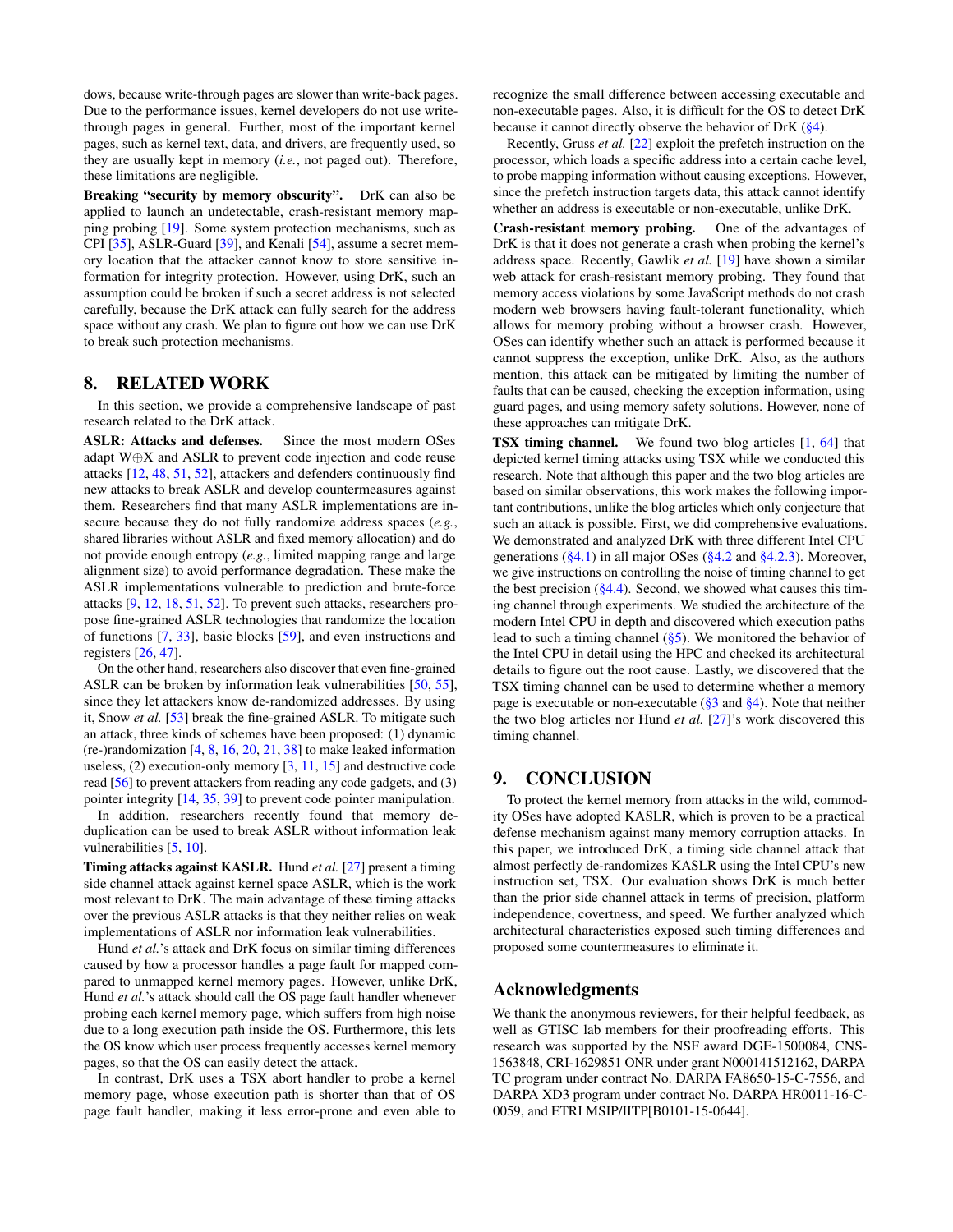Responsible vulnerability disclosure. Following the guidance of responsible vulnerability disclosure, We confidentially reported the vulnerability to through US-CERT (VU#954695) and Microsoft Security Response Center (MSRC, Case 32737, TRK:0001003139), and shared this manuscript with affected vendors to resolve the newly discovered security threat. After the public disclosure, we will release the source code of the DrK attack available to the public.

#### References

- <span id="page-11-27"></span>[1] Anababa. What Does Transactional Synchronization Extensions (TSX) Processor Technology Mean to Vulnerability Exploits (e.g. Brute Forcing)?,. [http://hypervsir.blogspot.com/2014/11/](http://hypervsir.blogspot.com/2014/11/what-does-transactional-synchronization.html) [what-does-transactional-synchronization.html.](http://hypervsir.blogspot.com/2014/11/what-does-transactional-synchronization.html)
- <span id="page-11-6"></span>[2] AWS Blog. Amazon EC2 X1 Instances. [https://aws.amazon.com/ec2/instance-types/x1/.](https://aws.amazon.com/ec2/instance-types/x1/)
- <span id="page-11-20"></span>[3] M. Backes, T. Holz, B. Kollenda, P. Koppe, S. Nürnberger, and J. Pewny. You Can Run but You Can't Read: Preventing Disclosure Exploits in Executable Code. In *Proceedings of the 21st ACM Conference on Computer and Communications Security (CCS)*, Scottsdale, Arizona, Nov. 2014.
- <span id="page-11-16"></span>[4] M. Backes and S. Nürnberger. Oxymoron: Making Fine-Grained Memory Randomization Practical by Allowing Code Sharing. In *Proceedings of the 23rd USENIX Security Symposium (Security)*, San Diego, CA, Aug. 2014.
- <span id="page-11-24"></span>[5] A. Barresi, K. Razavi, M. Payer, and T. R. Gross. CAIN: Silently breaking ASLR in the cloud. In *9th USENIX Workshop on Offensive Technologies (WOOT)*, Washington, D.C., Aug. 2015.
- <span id="page-11-8"></span>[6] K. Bhandari, D. R. Chakrabarti, and H.-J. Boehm. Implications of CPU caching on byte-addressable non-volatile memory programming, 2012.
- <span id="page-11-14"></span>[7] S. Bhatkar, R. Sekar, and D. C. DuVarney. Efficient Techniques for Comprehensive Protection from Memory Error Exploits. In *Proceedings of the 14th USENIX Security Symposium (Security)*, Baltimore, MD, Aug. 2005.
- <span id="page-11-17"></span>[8] D. Bigelow, T. Hobson, R. Rudd, W. Streilein, and H. Okhravi. Timely Rerandomization for Mitigating Memory Disclosures. In *Proceedings of the 22nd ACM Conference on Computer and Communications Security (CCS)*, Denver, Colorado, Oct. 2015.
- <span id="page-11-12"></span>[9] A. Bittau, A. Belay, A. Mashtizadeh, D. Mazières, and D. Boneh. Hacking Blind. In *Proceedings of the 35th IEEE Symposium on Security and Privacy (Oakland)*, San Jose, CA, May 2014.
- <span id="page-11-25"></span>[10] E. Bosman, K. Razavi, H. Bos, and C. Giuffrida. Dedup Est Machina: Memory Deduplication as an Advanced Exploitation Vector. In *Proceedings of the 37th IEEE Symposium on Security and Privacy (Oakland)*, San Jose, CA, May 2016.
- <span id="page-11-21"></span>[11] K. Braden, S. Crane, L. Davi, M. Franz, P. Larsen, C. Liebchen, and A.-R. Sadeghi. Leakage-Resilient Layout Randomization for Mobile Devices. In *Proceedings of the 2016 Annual Network and Distributed System Security Symposium (NDSS)*, San Diego, CA, Feb. 2016.
- <span id="page-11-11"></span>[12] S. Checkoway, L. Davi, A. Dmitrienko, A.-R. Sadeghi, H. Shacham, and M. Winandy. Return-Oriented Programming without Returns. In *Proceedings of the 17th ACM Conference on Computer and Communications Security (CCS)*, Chicago, IL, Oct. 2010.
- <span id="page-11-3"></span>[13] R. Chen. Some remarks on VirtualAlloc and MEM\_LARGE\_PAGES. [https://blogs.msdn.microsoft.com/](https://blogs.msdn.microsoft.com/oldnewthing/20110128-00/?p=11643) [oldnewthing/20110128-00/?p=11643.](https://blogs.msdn.microsoft.com/oldnewthing/20110128-00/?p=11643)
- <span id="page-11-23"></span>[14] C. Cowan, S. Beattie, J. Johansen, and P. Wagle. PointGuard<sup>TM</sup>: Protecting Pointers From Buffer Overflow Vulnerabilities. In *Proceedings of the 12th USENIX Security Symposium (Security)*, Washington, DC, Aug. 2003.
- <span id="page-11-22"></span>[15] S. Crane, C. Liebchen, A. Homescu, L. Davi, P. Larsen, A.-R. Sadeghi, S. Brunthaler, and M. Franz. Readactor: Practical Code Randomization Resilient to Memory Disclosure. In *Proceedings of the 36th IEEE Symposium on Security and Privacy (Oakland)*, San Jose, CA, May 2015.
- <span id="page-11-18"></span>[16] L. Davi, C. Liebchen, A.-R. Sadeghi, K. Z. Snow, and F. Monrose. Isomeron: Code Randomization Resilient to (Just-In-Time) Return-Oriented Programming. In *Proceedings of the 2015 Annual Network and Distributed System Security Symposium (NDSS)*, San Diego, CA, Feb. 2015.
- <span id="page-11-0"></span>[17] S. Esser. mach\_port\_kobject() and the Kernel Address Obfuscation. [https:](https://sektioneins.de/en/blog/14-12-23-mach_port_kobject.html) [//sektioneins.de/en/blog/14-12-23-mach\\_port\\_kobject.html.](https://sektioneins.de/en/blog/14-12-23-mach_port_kobject.html)
- <span id="page-11-13"></span>[18] I. Evans, S. Fingeret, J. Gonzalez, U. Otgonbaatar, T. Tang, H. Shrobe, S. Sidiroglou-Douskos, M. Rinard, and H. Okhravi. Missing the Point(er): On the Effectiveness of Code Pointer Integrity. In *Proceedings of the 36th IEEE Symposium on Security and Privacy (Oakland)*, San Jose, CA, May 2015.
- <span id="page-11-10"></span>[19] R. Gawlik, B. Kollenda, P. Koppe, B. Garmany, and T. Holz. Enabling Client-Side Crash-Resistance to Overcome Diversification and Information Hiding. In *Proceedings of the 2016 Annual Network and Distributed System Security Symposium (NDSS)*, San Diego, CA, Feb. 2016.
- <span id="page-11-19"></span>[20] J. Gionta, W. Enck, and P. Ning. HideM: Protecting the Contents of Userspace Memory in the Face of Disclosure Vulnerabilities. In *Proceedings of the 5th ACM Conference on Data and Application Security and Privacy (CODASPY)*, 2015.
- <span id="page-11-9"></span>[21] C. Giuffrida, A. Kuijsten, and A. S. Tanenbaum. Enhanced Operating System Security Through Efficient and Fine-grained Address Space Randomization. In *Proceedings of the 21st USENIX Security Symposium (Security)*, Bellevue, WA, Aug. 2012.
- <span id="page-11-26"></span>[22] D. Gruss, C. Maurice, A. Fogh, M. Lipp, and S. Mangard. Prefetch Side-Channel Attacks: Bypassing SMAP and Kernel ASLR. In *Proceedings of the 23rd ACM Conference on Computer and Communications Security (CCS)*, Vienna, Austria, Oct. 2016.
- <span id="page-11-4"></span>[23] L. Guan, J. Lin, B. Luo, J. Jing, and J. Wang. Protecting Private Keys against Memory Disclosure Attacks using Hardware Transactional Memory. In *Proceedings of the 36th IEEE Symposium on Security and Privacy (Oakland)*, San Jose, CA, May 2015.
- <span id="page-11-7"></span>[24] Henry. TLB and Pagewalk Coherence in x86 Processors. [http://blog.stuffedcow.net/2015/08/pagewalk-coherence/.](http://blog.stuffedcow.net/2015/08/pagewalk-coherence/)
- <span id="page-11-5"></span>[25] Heroku. Heroku: Cloud Application Platform. [https://www.heroku.com/.](https://www.heroku.com/)
- <span id="page-11-15"></span>[26] J. Hiser, A. Nguyen-Tuong, M. Co, M. Hall, and J. W. Davidson. ILR: Where'd My Gadgets Go? In *Proceedings of the 33rd IEEE Symposium on Security and Privacy (Oakland)*, San Francisco, CA, May 2012.
- <span id="page-11-1"></span>[27] R. Hund, C. Willems, and T. Holz. Practical Timing Side Channel Attacks Against Kernel Space ASLR. In *Proceedings of the 34th IEEE Symposium on Security and Privacy (Oakland)*, San Francisco, CA, May 2013.
- <span id="page-11-2"></span>[28] Intel. ARK | Your Source for Intel Protect Specifications. [http://ark.intel.com.](http://ark.intel.com)